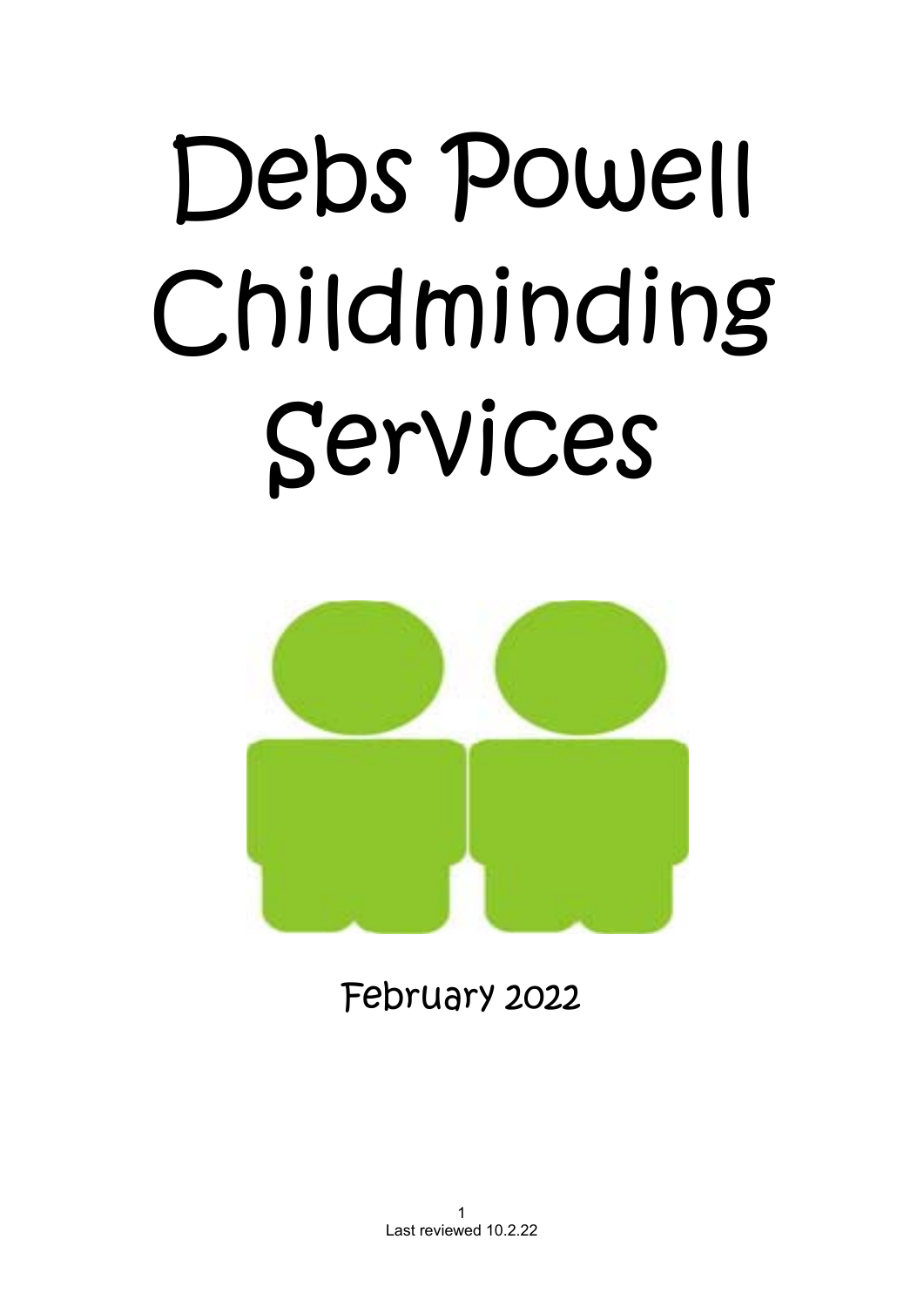# Debs Powell Childminding Services

**Mrs Deborah Powell 8 Heale Lane Curry Rivel Somerset TA10 0PG**

**Home telephone: 01458 259180**

**Mobile telephone: 07799 423 884**

**Email: debs@curryrivel‐childminder.co.uk**

**www.curryrivel‐childminder.co.uk**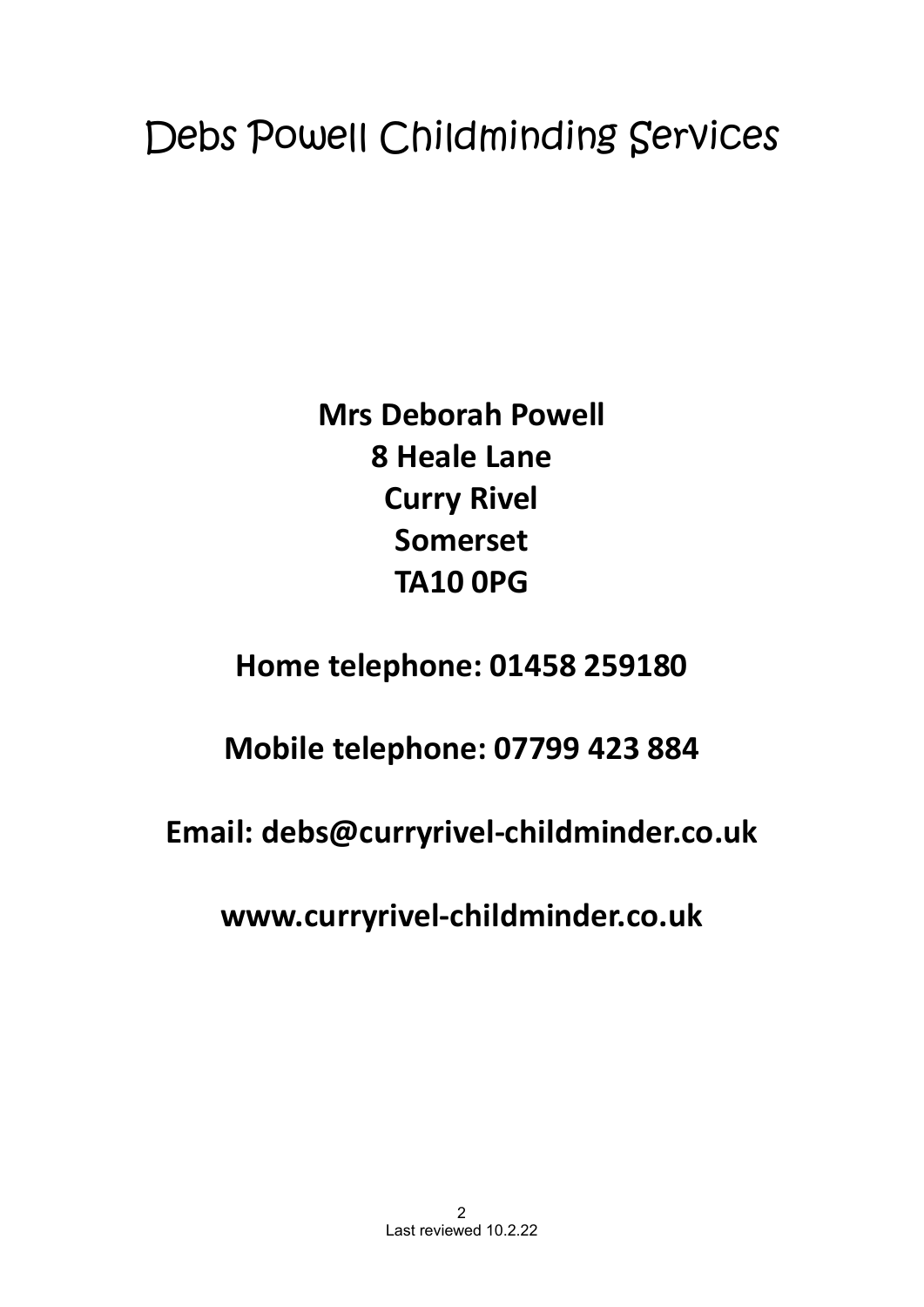# **Introduction**

My name is Debs and I am married to Ben. We are both Christians and have three children (plus a dog and numerous pet hens). I have been Childminding since January 2012.

I work with Amanda or Georgina who are registered as my Childminding Assistants. Amanda, married with two children, is a warm and caring person who has a wealth of experience especially with young children and babies. She also works in a local preschool and primary school. Georgina, also married with a young child, is gentle and caring and building her experience by working with a range of children and babies.

My husband, Ben, works from home and joins us for occasional meal times, playing in the garden or for impromptu singing sessions with his guitar!

We seek to take full advantage of the opportunities to learn and grow in the great outdoors, whatever the weather. Children in our care can enjoy playing and gardening in our secure garden, we have hatched some chicks and looked after some caterpillars to become butterflies, have kept our own bottle‐fed lambs, we spend days in the nearby woods and fields, do loads of messy play, have trips to the local café, love spending time at our allotments and lots more fun stuff too.

Amanda, Georgina and I hold current Paediatric First Aid certificates and have attended the relevant Safeguarding (Child Protection) courses. I am a member of PACEY (Professional Association for Childcare and Early Years) and hold current Public Liability Insurance. I also attend regular conferences, courses and Early Years networking groups.

Prior to childminding, I worked for a charity managing a team of community development staff who ran a preschool, after school club, toddler groups and a number of other community projects. I was Chair of the Curry Rivel Playgroup committee (2011 ‐ 2013). I led a messy play and singing parent and toddler group at our church (2015‐2020) and have been a School Governor.

When I am not childminding, I enjoy spending time with family, cooking, gardening and walking the dog.

I am a trained Breastfeeding Mother Supporter and can provide help with a range of breastfeeding queries, including weaning, continuing to breastfeed when working and expressing milk.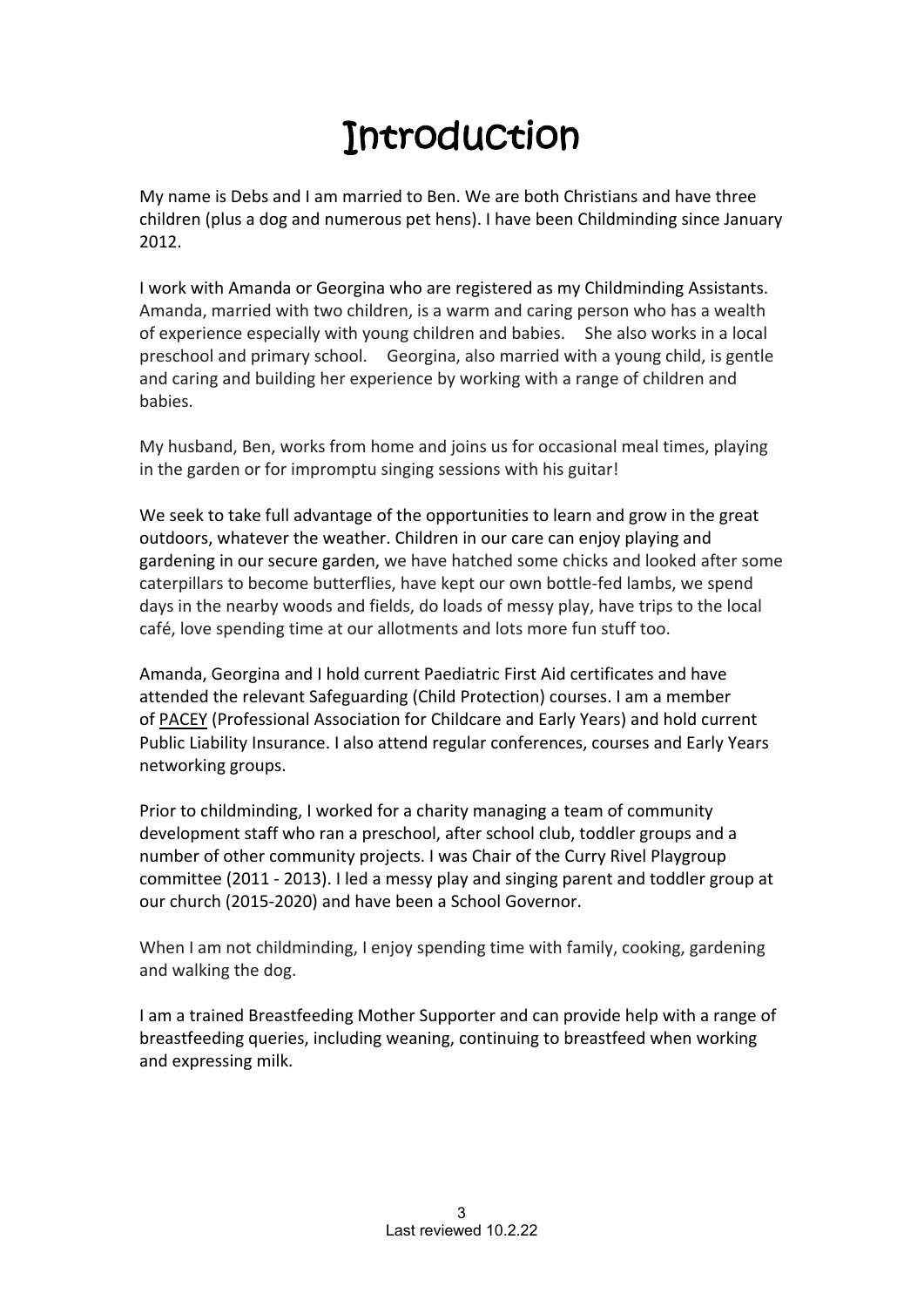# Admissions

I am registered on the Early Years Register and also registered on the compulsory and voluntary parts of the Childcare Register.

# House Rules

- $\checkmark$  We will be polite at all times, using 'please' and thank you'
- $\checkmark$  We sit whilst eating and drinking, usually at the table sat on a chair / booster seat as appropriate
- $\checkmark$  We are respectful and kind to other people and animals
- $\checkmark$  We take care of toys, furniture and equipment at the setting

# Mission Statement

My aim as a childminder is to offer:

.

Quality childminding service from 8.00am – 4.30pm Monday to Wednesday during school term time only (hours outside these times are negotiable).

A friendly atmosphere where **all** children whatever race, religion or culture are made to feel welcome

A wide range of stimulating toys and equipment to suit all needs, and ages and stages of development in children.

I will work towards Ofsted standards.

I will have all relevant policies in place (updated to include COVID‐19).

I will have all relevant procedures and plans in place which include: Fire Evacuation Procedure, Accident Procedure, Activity Plans

I will have all the relevant Permission Forms in place which include: Photo Permissions Forms, Routine outings, Transporting in vehicle, Observations, Sun protection cream application, Outdoor play equipment.

I will work in Partnership with parents and share information about their children on a weekly basis.

I will go on all relevant training which will include Safeguarding (Child Protection) every 2 years and Paediatric First Aid and Food Safety every 3 years.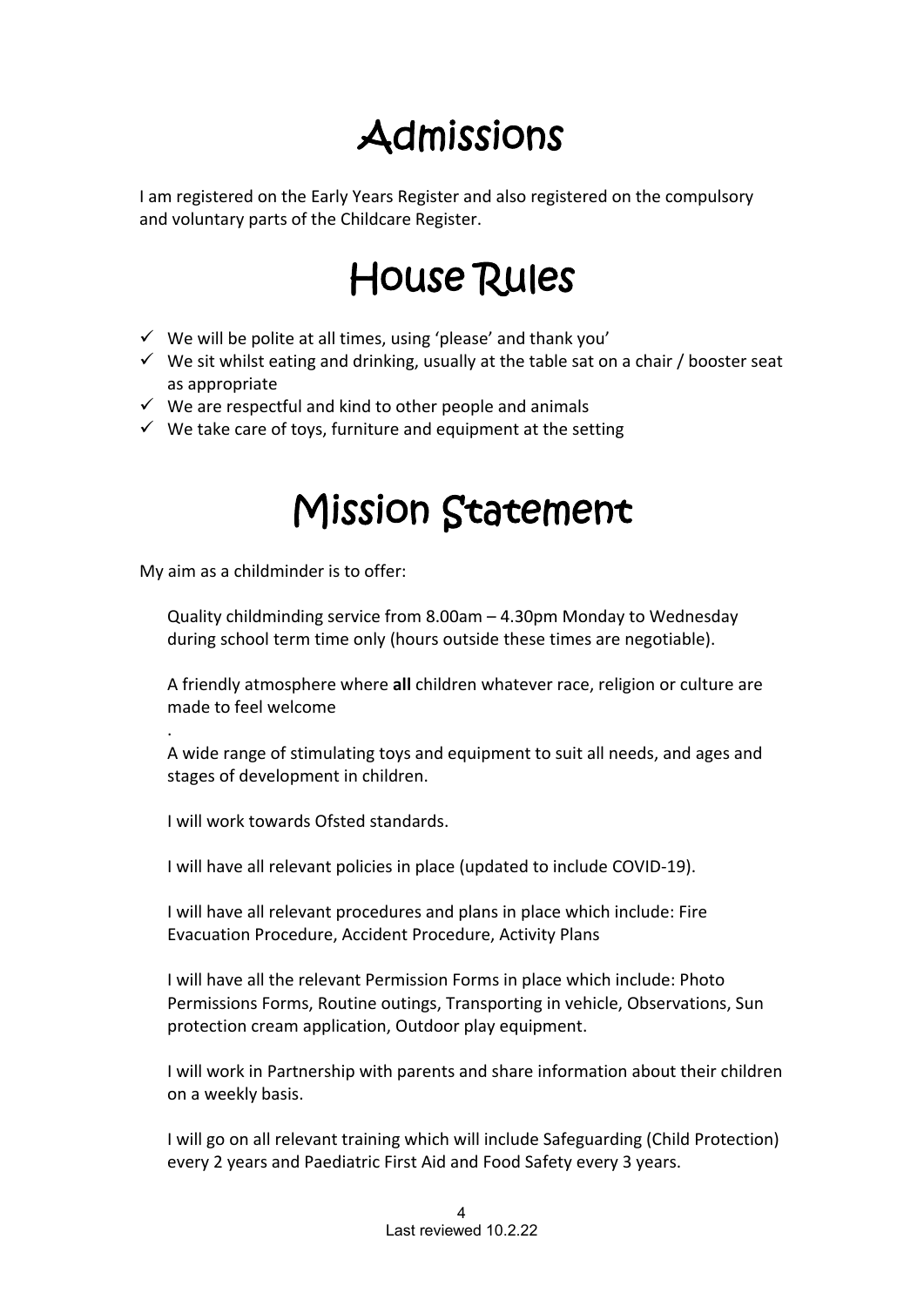I will evaluate all the children's activities and support children in their individual learning and development.

# Early Years Foundation Stage

As an Early Years childcare provider, I am required to follow and comply with the Statutory Framework for the Early Years Foundation Stage (EYFS) for children under 5 years old. This is split into 2 sections:

- Learning and Development requirements
- Welfare and Safeguarding requirements

Since September 2012, the Learning and Development requirements are divided into 7 interconnected areas of learning, with 3 being 'prime' areas. This has been revised in September 2021.

Prime Areas:

- Communications & language
- Physical development
- Personal, social & emotional development

Specific Areas:

- Literacy
- Mathematics
- Understanding the world
- Expressive arts and design

"Each area of learning and development must be implemented through planned, purposeful play"

For more information about the EYFS, please ask me or have a look at www.foundationyears.org.uk.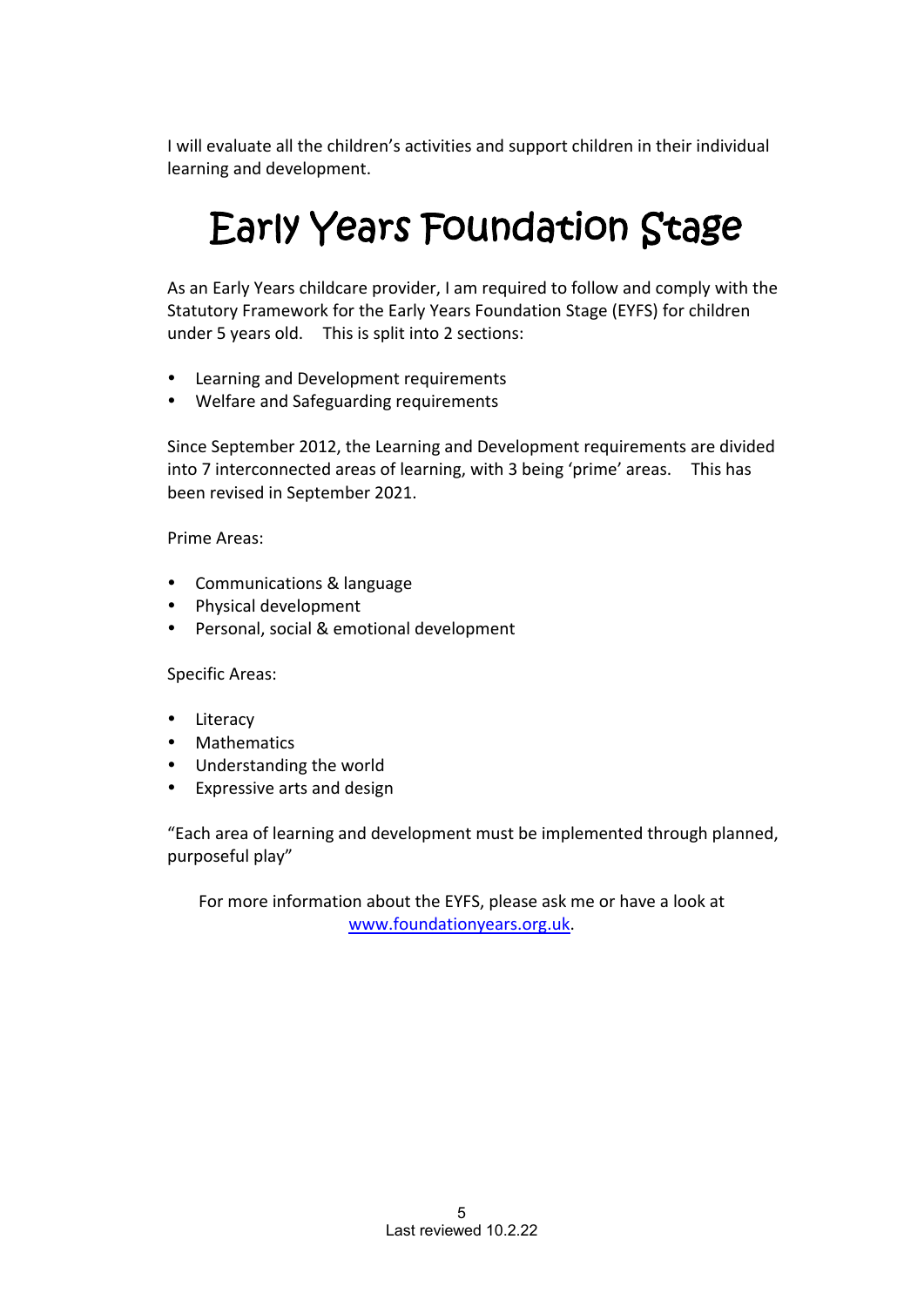# Policies

I have set out the following policies (in alphabetical order) so you can have a clear understanding of how I run my Childminding Services.

# **Behaviour Management**

I aim to provide a high quality childcare service. To achieve this I need to set reasonable and appropriate limits to help manage the behaviour of the children.

I endorse positive discipline as an effective way of setting limits.

- 1. I reward good behaviour
- 2. I encourage self‐discipline and respect for others
- 3. I set realistic limits according to the child's age and development
- 4. I encourage children and give explanations
- 5. I am consistent with my house rules
- 6. I give praise and attention
- 7. I help build a child's self‐esteem

If a child is showing unwanted behaviour, I have developed several different strategies on how to deal with a child misbehaving and use different ones depending on the age/ability of the child and the situation:

- 1. Distraction. Remove the child from the situation and give them an alternative activity.
- 2. Ignore. Depending on the situation I may ignore the bad behaviour as I feel it is being done to get a reaction.
- 3. Discuss with Child. If the child is able to understand I will discuss their behaviour and try and get them to appreciate the consequences of their actions on others. I inform that that it is their behaviour that I do not like not them.
- 4. Time Out. Removing the child from the activity and sitting them quietly for a few minutes

I will not administer any form of punishment which causes pain, discomfort or humiliation. Hitting and hurting are always wrong and are not permitted in my home.

If your child misbehaves I will let you know, possibly by ringing you later after collection. Some children can become upset if the incident is retold in front of them. I will also inform you of how the matter was dealt with. In most cases the matter will not require any further action, punishing a child hours after an incident achieves nothing but confusion and upset. If their behaviour has impacted on other children, then I may complete an Incident Report.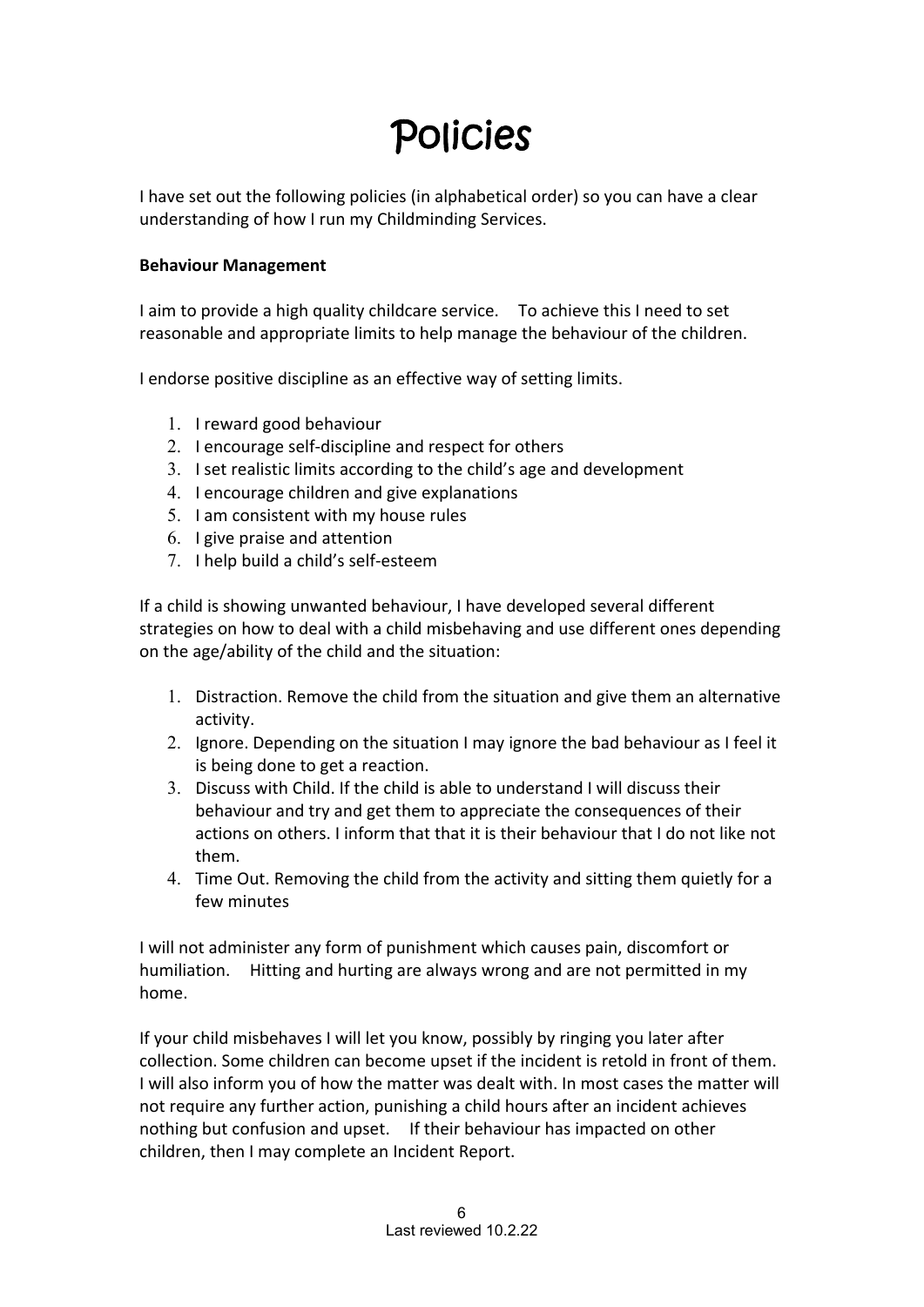I would also be happy to discuss with you any strategies you employ at home to deal with unwanted behaviour and, where appropriate, will try to follow the same approach.

If you have any concerns regarding the managing of your child's behaviour, please do not hesitate to contact me. It is important that we work together on managing behaviour so as not to confuse your child.

# **Child Protection (Safeguarding Children)**

My responsibility as a childminder is to ensure the safety and welfare of all the children in my care in line with the procedures laid out by the Somerset Safeguarding Children's Board (www.swcpp.org.uk) and conforming with statutory guidance from government.

I will have received training on Safeguarding Children (Child Protection) and be aware of the signs and symptoms of child abuse, physical, emotional and sexual, and those of neglect.

If your child's safety is considered to be at risk, I will not be able to keep information relating to your child confidential, but will need to share it with Ofsted, Social Services and the Police if requested.

I will take precautions to protect myself and family from allegations of abuse by:

- Ensuring all household members over 16 are CRB cleared
- 2 Ensuring all visitors to the house sign the visitors book and do not have unsupervised access to the children under any circumstances
- Ensuring, where possible, that no works are carried out on the house during minded hours by external contractors
- Document all accidents and incidents that occurs whilst in my care, informing parents and requesting them to sign my records
- Noting any marks on the children when they arrive and asking parents to inform me of any accidents that have occurred whilst outside my care
- Ensuring the children are supervised at all times
- 7 Keeping accurate records on each child and writing a daily diary
- Digital Media (mobile telephones, camera's and other digital information devises)

I will take photos of your child (subject to parental permission) during their time at the setting to allow me to build a portfolio of evidence of their achievements and to support me in planning future activities for them. These photographs will primarily be used in their individual records, but may on occasion be used in the setting. My mobile telephone does have the capability to take digital photographs and will be used to take photographs which may also be held on my password protected laptop. You may request to see the photographs held of your child on my mobile phone or laptop at any time.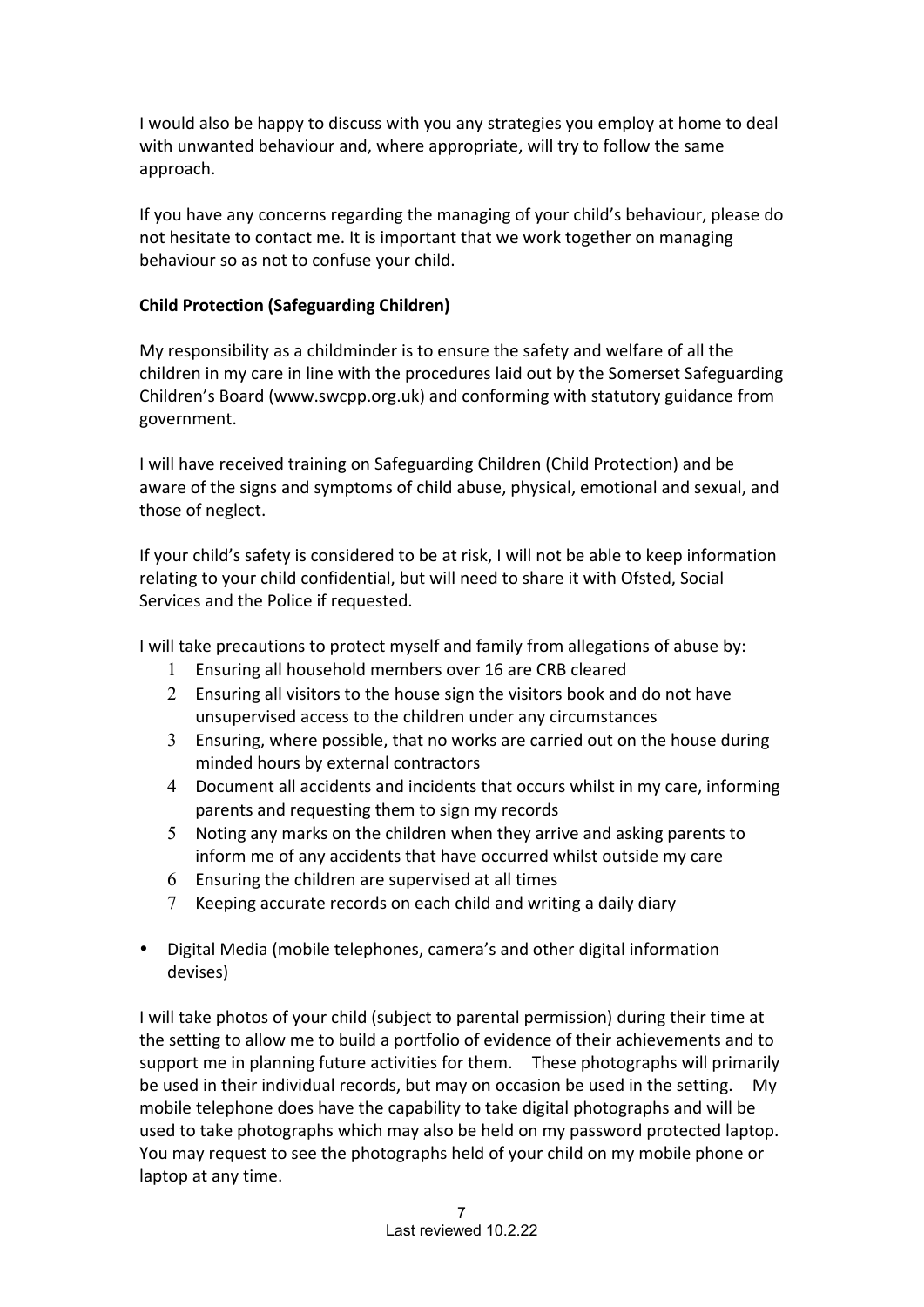Any visitors to the setting are asked not to use any equipment which is able to record the children in any format and parents and visitors are asked not to use their mobile telephones in rooms where the children are present.

I will not use any photographs of children's faces or other identifiable features or their names on social media (I have a childminding Facebook page).

Should an allegation be made against me or a member of my family, in order to gain support and professional advice I will:

Contact :

- **PACEY**
- Somerset Early Years, Childminding Development co-ordinator
- **Insurance Company**
- **PACEY Legal Advice Line or Family Solicitor**
- Ofsted

I will write a detailed record of all related incidents, including what was said and by whom, with times and dates. I will ask any witnesses (if there were any) to also write a statement detailing the incident they witnessed and giving their contact details in case it needs to be followed up by the authorities.

| Children's Social Care<br>Safeguarding Children Board<br>(Somerset Direct)                       | 0300 123 2224<br><b>Emergency Duty Team</b><br>0300 123 2327<br>(LADO) 01823 357823 |
|--------------------------------------------------------------------------------------------------|-------------------------------------------------------------------------------------|
| Ofsted                                                                                           | 0300 123 1231                                                                       |
| PACEY allegations and complaints<br>service for anyone concerned<br>about the welfare of a child | 0845 880 0044                                                                       |
| <b>PACEY Safeguarding Children</b><br>Service                                                    | 0845 880 0044                                                                       |
| PACEY regional office                                                                            | 01454 270530                                                                        |
| NSPCC child protection helpline -<br>24-hour helpline for people<br>worried about a child        | 0808 800 5000                                                                       |

I am aware that I must have **due regard to the need to prevent people being drawn into terrorism**. This is referred to in the Prevent Duty. I am also aware of the signs and indicators of extremism or radicalisation. If I had any concerns I would contact the Prevent Officer in my local area and my LSCB as above.

I am aware of the Department for Education telephone helpline (020 7340 7264) to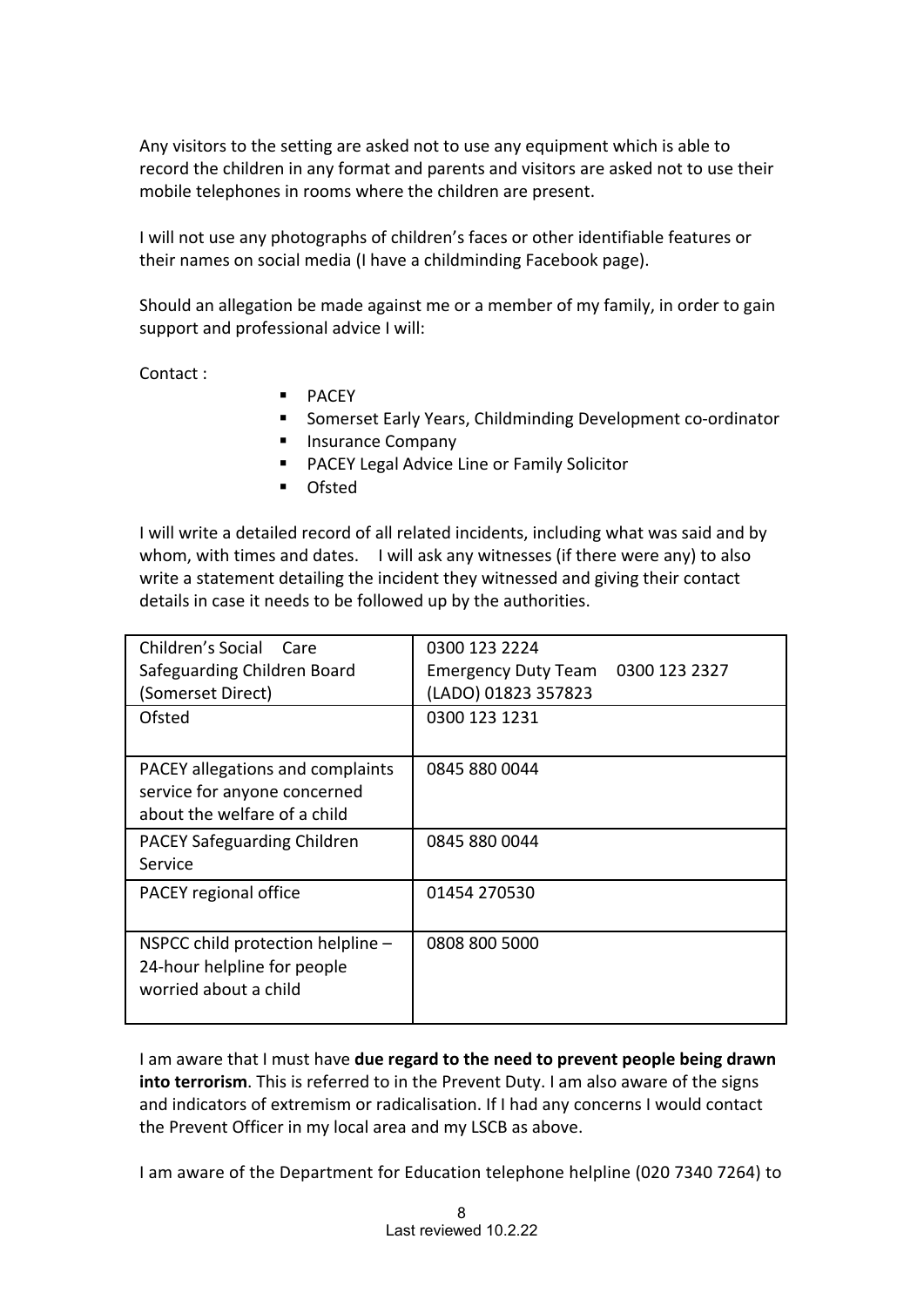enable staff and governors to raise concerns relating to extremism directly. Concerns can also be raised by email tocounter.extremism@education.gsi.gov.uk

# **Confidentiality & Data Protection**

In order to provide a high quality childcare service and comply with legislation, I will need to request information from parents about their child and family. Some of this is personal data.

I take families' privacy seriously, and, in accordance with the General Date Protection Regulations (GDPR), will process any personal data according to the seven principles below:

- 1. I have a lawful reason for collecting personal data, and must do it in a fair and transparent way. I will be clear about what data I am collecting and why.
- 2. I will only use the data for the reason it is initially obtained. This means I will not use a person's data to market a product or service to them that is unconnected with the reasons for which they shared the data with us in the first place.
- 3. I will not collect any more data than is necessary. I will only collect the data we need to hold in order to do the job for which I have collected the data.
- 4. I will ensure that the data is accurate, and ask parents to check annually and confirm that the data held is still accurate.
- 5. I will not keep the data any longer than needed. I must only keep the data for as long as is necessary to complete the tasks it was collected for.
- 6. I will protect the personal data. I am responsible for ensuring that I process and store the data securely.
- 7. I will be accountable for the data. This means that I will be able to show how I am complying with the law.

# **Procedure**

I am registered with the Information Commissioner's Office, the UK's independent authority set up to uphold information rights in the public interest, promoting openness by public bodies and date privacy of individuals.

I expect parents to keep private and confidential any sensitive information they may accidentally learn about me and my assistants and our families, or other children and families attending my childminding setting, unless it is a child protection issue.

I will be asking parents and carers for personal data about themselves and their children in order to deliver a childcare service (please see our Privacy Notice). I am required to hold and use this personal data in order to comply with the statutory framework for the early years' foundation stage, Ofsted, Department for Education and Somerset County Council.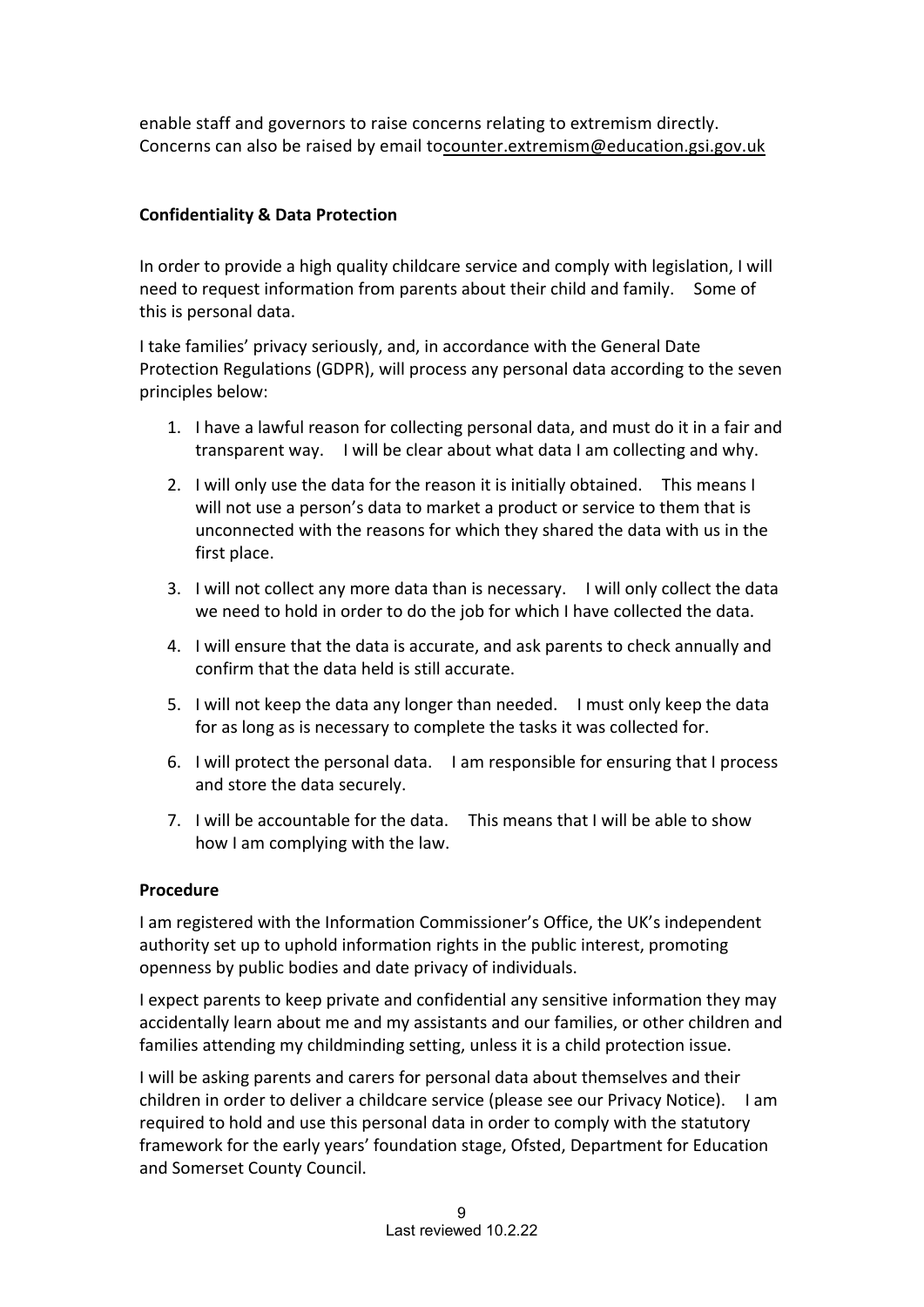# **Subject Access**

Parents have the right to inspect records about their child at any time. This will be provided without delay and no later than one month after the request, which should be made in writing to me as Data Controller. I will ask parents to regularly check that the data is correct and update it where necessary.

#### **Storage**

I will keep all paper‐based records about children and their families securely.

When I keep records relating to individual children on a computer, including digital photos, I will obtain parents' permission. I will store the information securely with password protection.

Backup files will be stored on a backup drive locked in a secure safety box. Firewall and virus protection software are in place.

#### **Information Sharing**

I am expected to share information if a child also attends another setting or school.

I may also be required to share information with Somerset County Council in regards to childcare and early years entitlements.

I will not share information with anyone without parents' consent, unless there is a child protection concern.

Ofsted may require to access our records at any time.

# **Record Keeping**

I record all accidents in an accident book.

I will notify our insurers of any accident which may result in an insurance claim.

I will inform Ofsted, Somerset County Council, and the Health and Safety Executive of any significant injuries, accidents or deaths as soon as possible.

I record all significant incidents in an incident book and I share these with parents to that together we can work to resolve any issues.

I will only share information if it is in the child's best interests to do so. For example in a medical emergency I will share medical information with a healthcare professional. If I am concerned about a child's welfare I have a duty of care to follow the Local Safeguarding Children Board procedures and make a referral. Where possible I will discuss concerns with parents before making a referral.

#### **Safe Disposal of Data**

I am required by law to keep some data for some time after a child has left my childminding setting. I have a review plan in place to ensure that any data is disposed of appropriately and securely.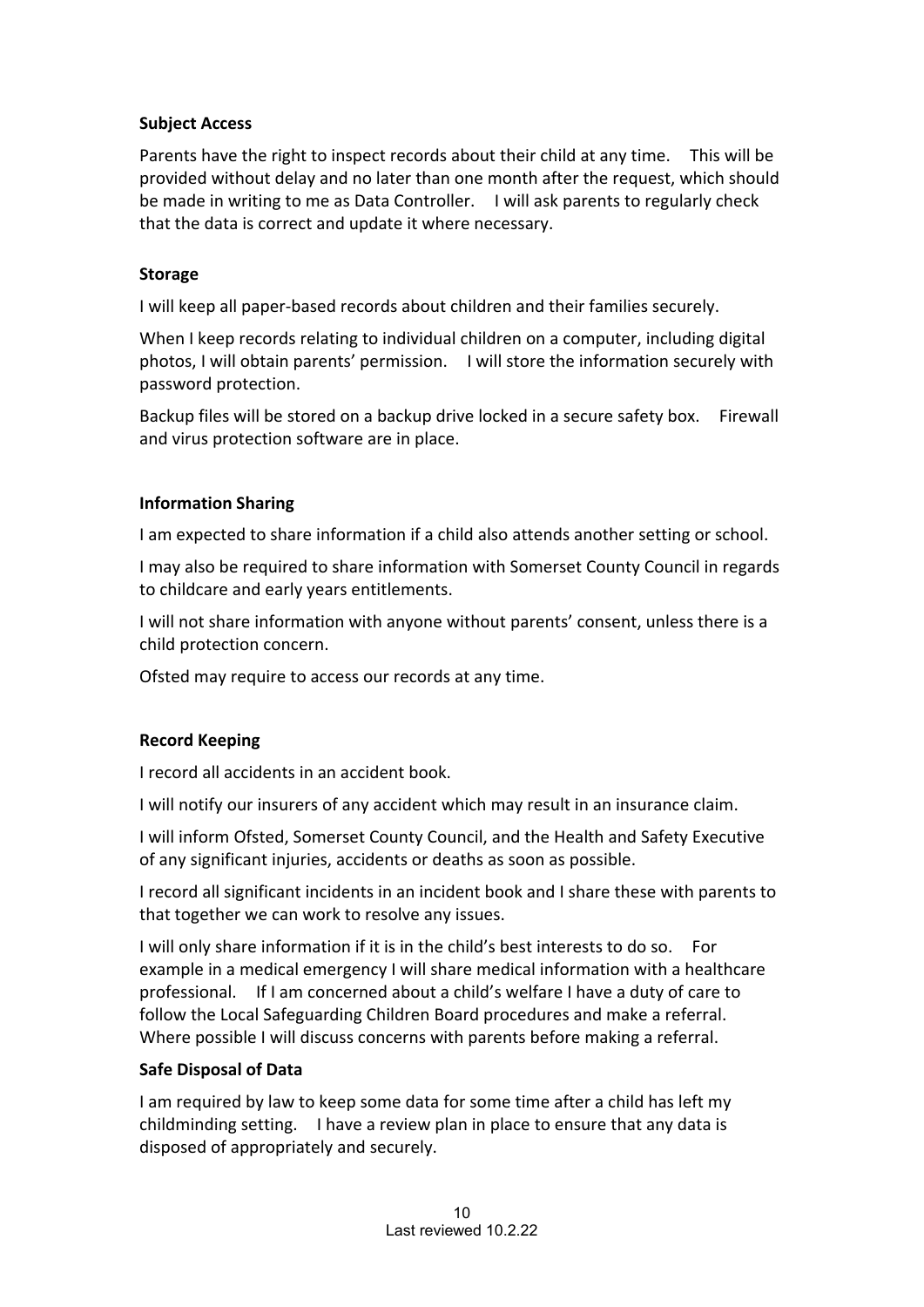# **Suspected Breach**

If I suspect that data has been accessed unlawfully, I will inform the relevant parties immediately and report to the Information Commissioner's Officer within 72 hours. I will keep a record of any data breach.

### **Related policies**

#### See also: **Privacy Notice, Child Protection**

This policy supports safeguarding and welfare requirements

#### **Complaints**

I aim to provide high quality childcare and I hope that you are happy with the service that I provide. I appreciate there may be times when I am not offering you and your child(ren) the service that you require.

I hope that you will feel able to discuss any concerns or issues that you may have with me directly. If you would rather not talk in front of your child(ren) then we can arrange a mutually agreeable time. I will always seek to learn from any complaints or concerns you raise with me.

It is a requirement by Ofsted that any complaints are logged along with the outcome and any action taken. These records must be available to show an Ofsted Childcare Inspector if required.

If you feel that you are unable to talk to me or that after talking the matter remains unresolved then you can talk in confidence to:

 The Somerset Early Years Childminding Team via Somerset Direct on 0300 123 2224

If you wish to make a formal complaint then you can contact the Ofsted Complaints and Investigation Unit on 0300 123 1231.

#### **Dropping Off and Collection (including Late Collection)**

# Dropping Off

Please let me know in advance if you intend to arrive at a different time from the contracted one. If you arrive unexpectedly early I may not be ready to care for your child. If you are late, I may have to take children to school/pre‐school and will not be able to wait for you. Please discuss with me if you need to change your contracted hours.

Collection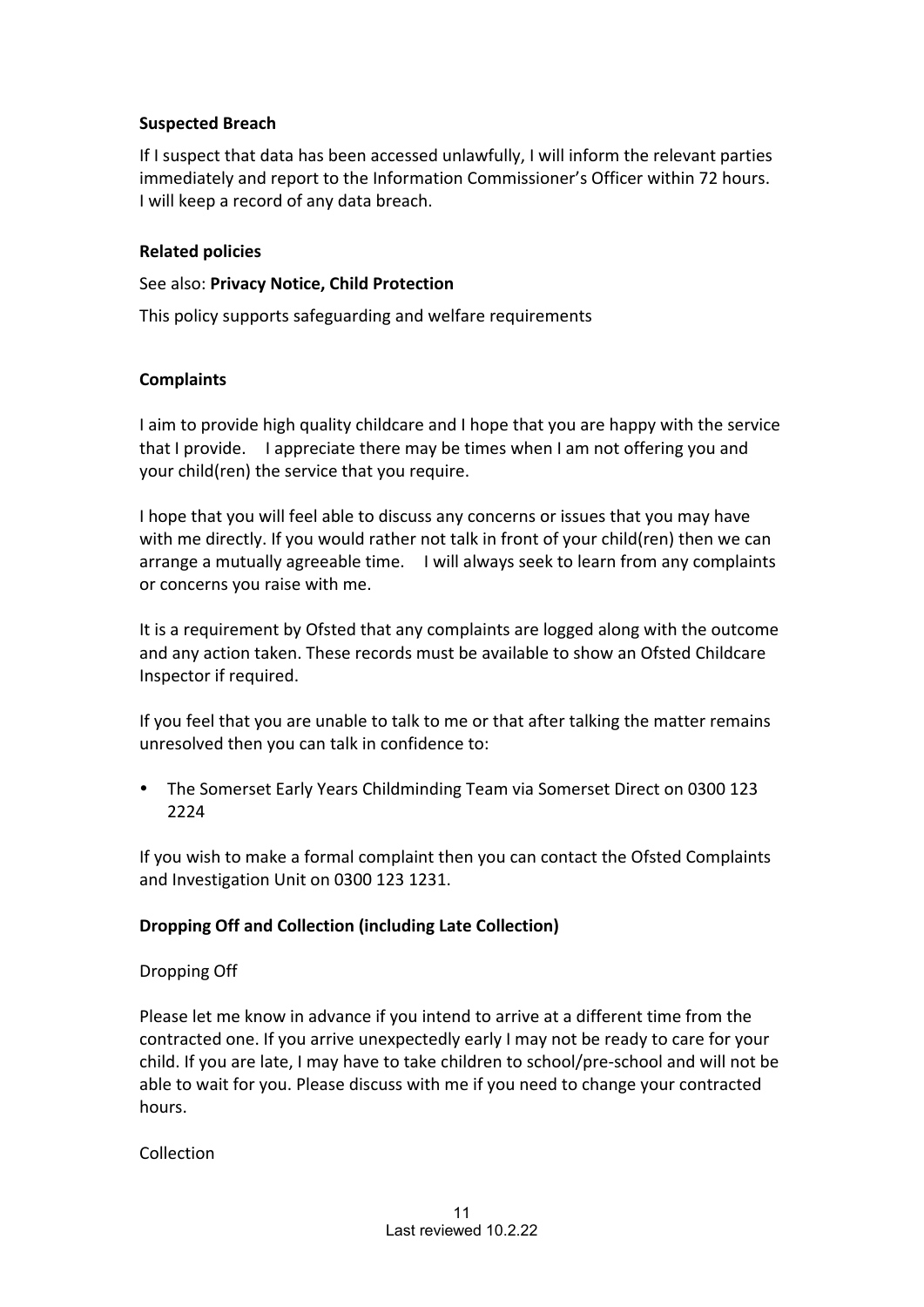I will only release your child from my care to adults who have permission to collect him/her. I will therefore need you to provide me with a list of people authorised to collect. It would be helpful, if they are not known to me, to include a description or a photograph for me to keep on file.

In the event of an emergency, we can operate a password system where you can send someone not authorised to collect your child but who is able to give the password. Please discuss with me if you would like to use this system.

It is important that you arrive at the contracted time to collect your child. Even very young children learn our routine and know when their parents are due. They can become distressed if you are late. I know sometimes delays are unavoidable, especially if you are relying on public transport. If you are delayed, for whatever reason please contact me and let me know when you expect to arrive. I will normally be able to accommodate the additional care, however if I am unable, I will contact other adults from the authorised list and arrange for them to collect your child. I will reassure your child that you are on the way and if necessary organise additional activities and a meal.

If I have not heard from you and you are very late I will try and make contact with you. I will also attempt to contact the emergency numbers provided. If I am unable to make contact with anyone I will inform Somerset Direct on 0300 123 2224 and follow their advice.

Ordinarily I will make an additional charge for late collection.

#### **Equal Opportunities**

I give all children in my care the opportunity to reach their full potential. Sometimes this means adapting an activity to the child's ability and stage of development, providing additional resources or giving one child more attention and support than others during a particular activity or routine.

All children in my care are given the opportunity to play with all the toys (subject to health and safety with children under 3 years of age). No toys are just for girls or just for boys. I try to ensure my toys reflect positive images of children and people from different cultures and with different abilities. I have toys and resources that challenge stereotypical ideas on what careers are open to men and women.

No child in my care will be discriminated against in any way, whether for their race, culture, gender, ability or religion. I will challenge any remarks that I feel are inappropriate.

I encourage the children in my care to learn more about their own culture and to find out about the culture and religions of other children. We do in this in a fun way through sharing books, colouring sheets, cooking and eating food from around the world and celebrating special festivals. I provide resources such as, dressing up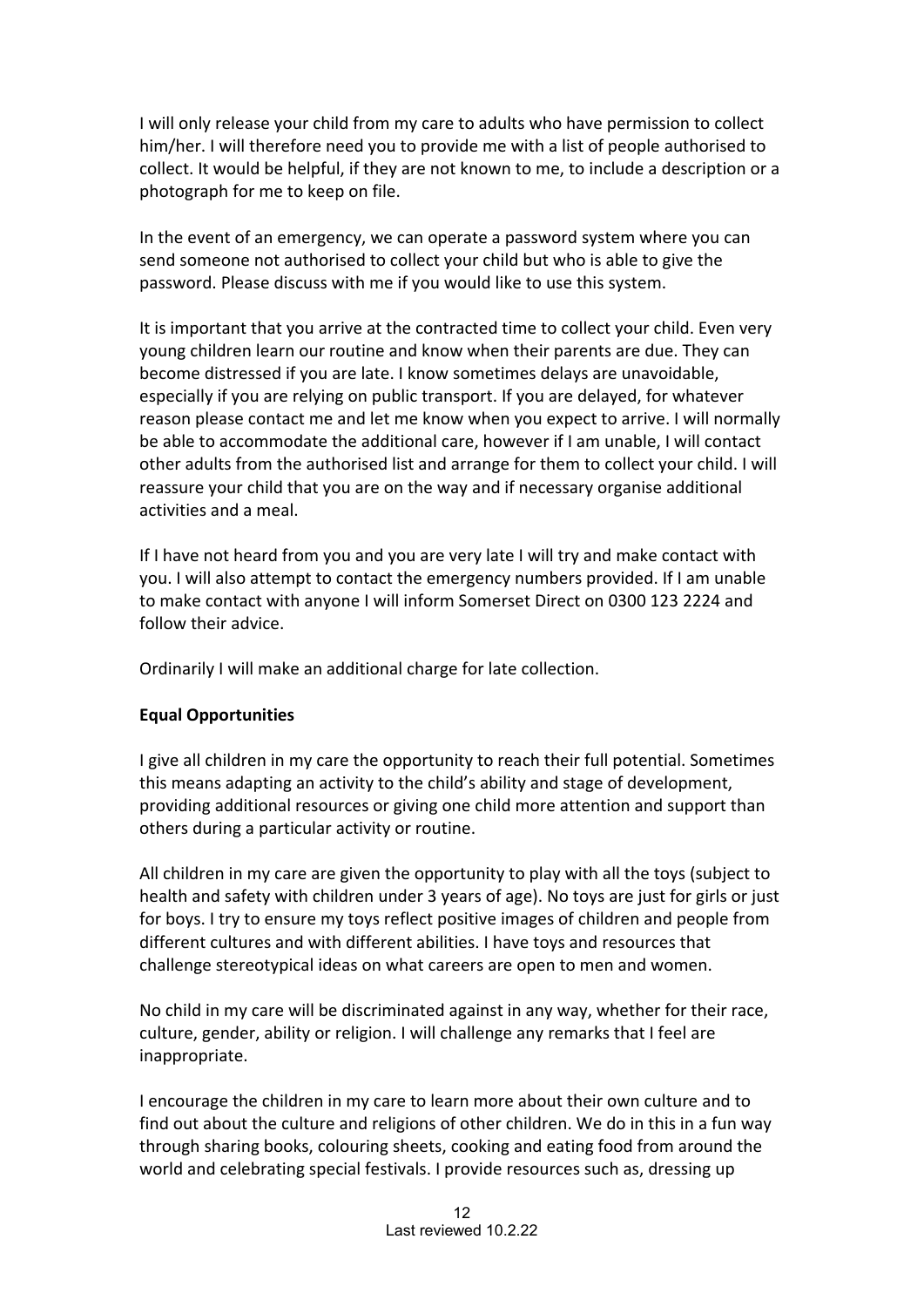clothes and multicultural skin tone crayons and pencils.

I encourage the children to develop a healthy respect of each other's differences and to value everyone as an individual.

I encourage Parents to share with us any festivals, special occasions or artefacts, which may enhance the children's learning and understanding.

If you have any concerns regarding this policy please discuss them with me.

# **Emergency Plan & Evacuation Procedure**

In order to keep the children and myself safe I have developed the following procedure to evacuate my home in the event of an emergency (as a result of a fire, flooding, etc.).

Escape routes can be found to the back, front and side of the house from the ground floor. Smoke detectors are located throughout the house. From the first floor, access is via the annexe roof, but I would seek assistance prior to attempting this in exceptional circumstances.

We will talk to the children about the evacuation procedure with me so they will not be alarmed in the event of the situation being real. We have decided not to carry out further practices as far as the children are aware after some children had periods of fear about fires (nightmares etc).

- 1 Sound the alarm
- 2 Evacuate the children using the safest and nearest exit available
- 3 Take:
	- o Attendance Record for the day
	- o Contact numbers
	- o Mobile phone
- Assemble on the pavement outside the house (at the end of the garden by the shed if leaving via the rear of the house)
- 5 Contact the emergency services
- Comfort and reassure the children
- Arrange safe place for the children to stay until parents can collect them
- Follow the instructions of the Emergency Services
- Do not return to the building until the Emergency Services have declared it safe to do so

# **First Aid**

My Assistants and I hold an OFSTED and Somerset County Council approved Paediatric First Aid Course certificate which is valid for 3 years. I regularly check the First Aid kit and ensure all contents are in valid use by date.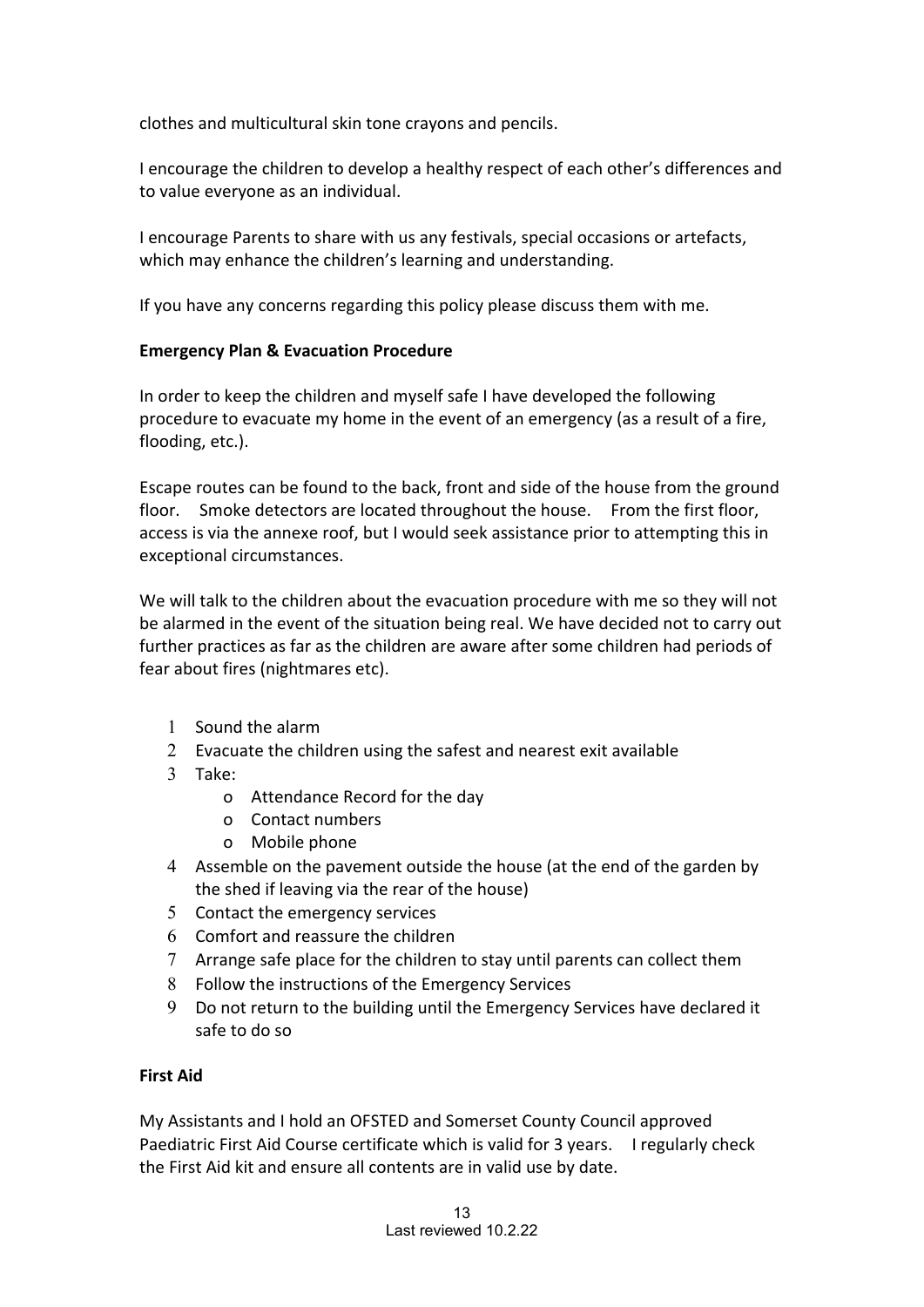# **Health and Safety (including in the event of a serious incident)**

The Health and Safety of your child is very important to me and I have the following steps in place to support this:

- All toys will be checked and cleaned regularly to ensure they are safe for your child to use. Any broken or hazardous toys will be removed immediately. Children will only be offered toys and resources that are suitable for their age/stage of development
- 2 I do a quick risk assessment of my home every morning before the children arrive to ensure that it is a safe environment for minded children
- All equipment will be checked and cleaned regularly. All equipment is fitted with the correct safety harnesses to prevent accidents, for example highchair and pushchairs.
- Car seats are checked regularly to ensure they are correctly fitted.
- My car is regularly serviced and MOT. My car insurance is for 'Business Use'.
- $6$  I use safety equipment appropriate for the children in my care, ie stair gates etc. These are checked regularly.
- I will keep my front door locked with the keys on a hook up high to prevent the children opening the door to strangers.
- 8 I have procedures in place in the event of a fire (see separate policy)
- 9 I keep my kitchen clean, following hygiene guidelines on the storing of food, keeping the fridge at the correct temperature etc. I have been awarded the highest grade 5 by the local authority for food safety.
- $10$  I ensure that the children do not have access to any waste, the bins are emptied daily and any used nappies are wrapped and placed in the outdoor rubbish bin.
- 11 I do not permit smoking in my home or garden.
- 12 I follow strict hygiene guidelines to prevent contamination.
- 13 I wear gloves to change nappies and wipe change mats with antibacterial spray after use.
- 14 Children's soiled items will be put in a suitable bag and sent home with the child.
- 15 Surfaces and hard floors are kept cleaned regularly with antibacterial cleaner or bleach.
- 16 All cleaning products are stored in the utility room cupboard to which no children have access.
- 17 Tissues and wipes are available at all times and hand gel will be used when out and about if hand washing facilities are not available.
- 18 I have strict Child Protection guidelines in place (see separate policy)
- 19 Children must stay with me when we are away from the home strapped in a pushchair, on a harness or wrist strap, or holding onto my hand/pushchair as age appropriate. Children walking will wear high visibility jackets.
- $20$  I have emergency contact details with me at all times should I need to contact the parents.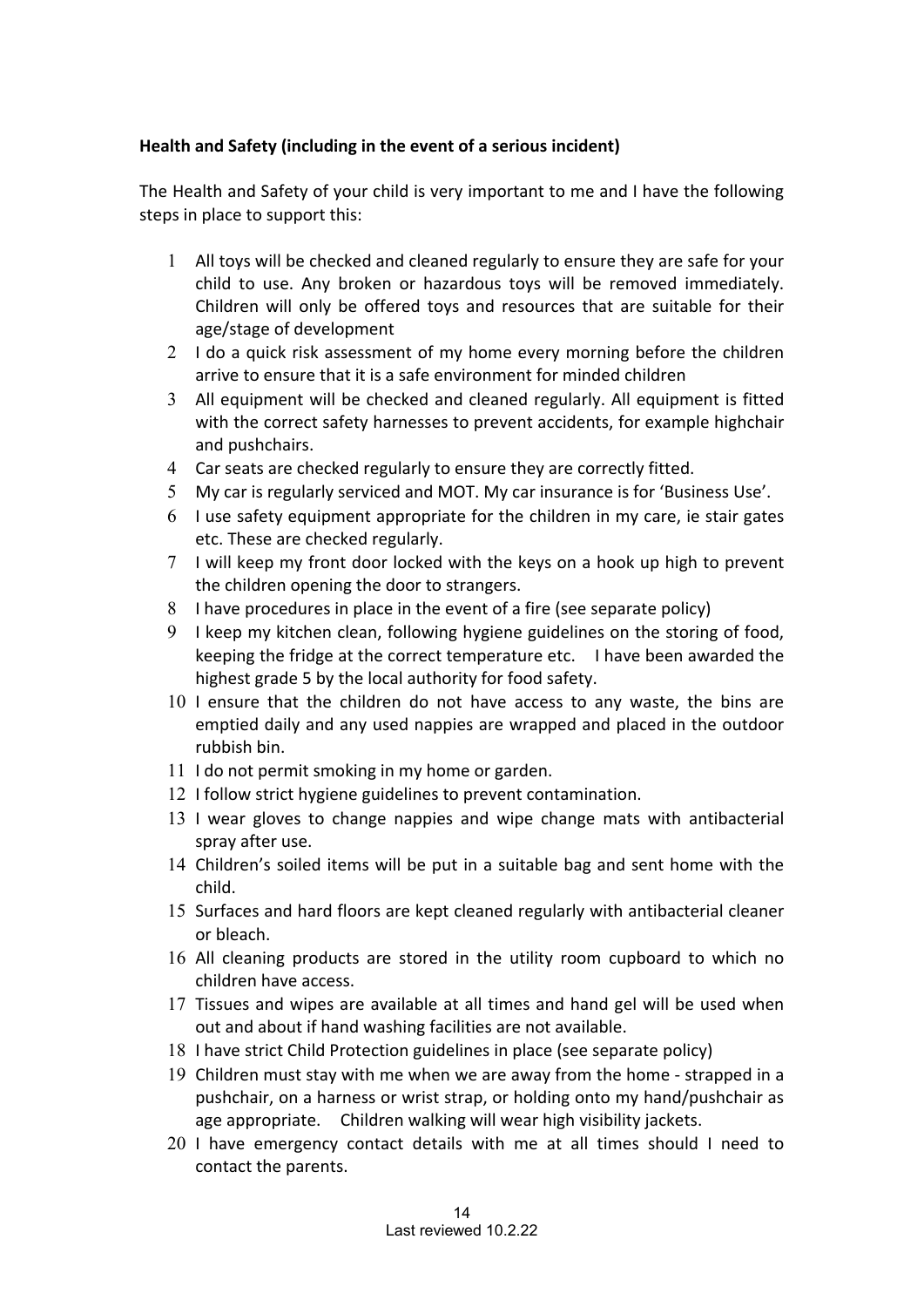- 21 I will work with parents to teach the children about safety issues like crossing the road and stranger danger.
- $22$  I will work with parents to teach the children about making healthy food choices and physical exercise.
- 23 Sleeping children will be regularly monitored
- 24 I discourage the children from keeping 'secrets'
- 25 I will restrain a child if they are putting themselves or others in danger, for example running into a road.

In the unfortunate event of a serious incident, the following steps will be taken:

- Every effort will be made to revive the casualty by a trained First Aider
- Contact will be made with the Emergency Services
- Any children in the area would be moved to minimise trauma
- Inform parents or next of kin
- All documentation would be completed
- OFSTED will be notified
- Other parents will be notified
- Support will be signposted to those who need it
- Circumstances will be reviewed and any changes implemented as necessary

#### **Hygiene**

In light of COVID-19 I will take the following measures to help prevent germs spreading:

- Carry tissues with me and use them to catch coughs or sneezes. I will bin the tissue, and wash my hands, or use an alcohol‐based sanitiser gel.
- Wash my hands frequently for at least 20 seconds with soap and water, especially after using public transport. Use an alcohol‐based sanitiser gel if soap and water are not available.
- Discuss good hygiene and hand washing practice with the children
- Avoid touching my eyes, nose and mouth with unwashed hands.
- Avoid close contact with people who are unwell.

I also use e-bug resources to provide a range of fun learning activities on hand washing and respiratory hygiene.

I ensure all adults and children in my setting are aware of good hand‐washing procedures and will be support them to wash their hands in line with Government guidance.

I ensure there is a supply of tissues available for children and will help children to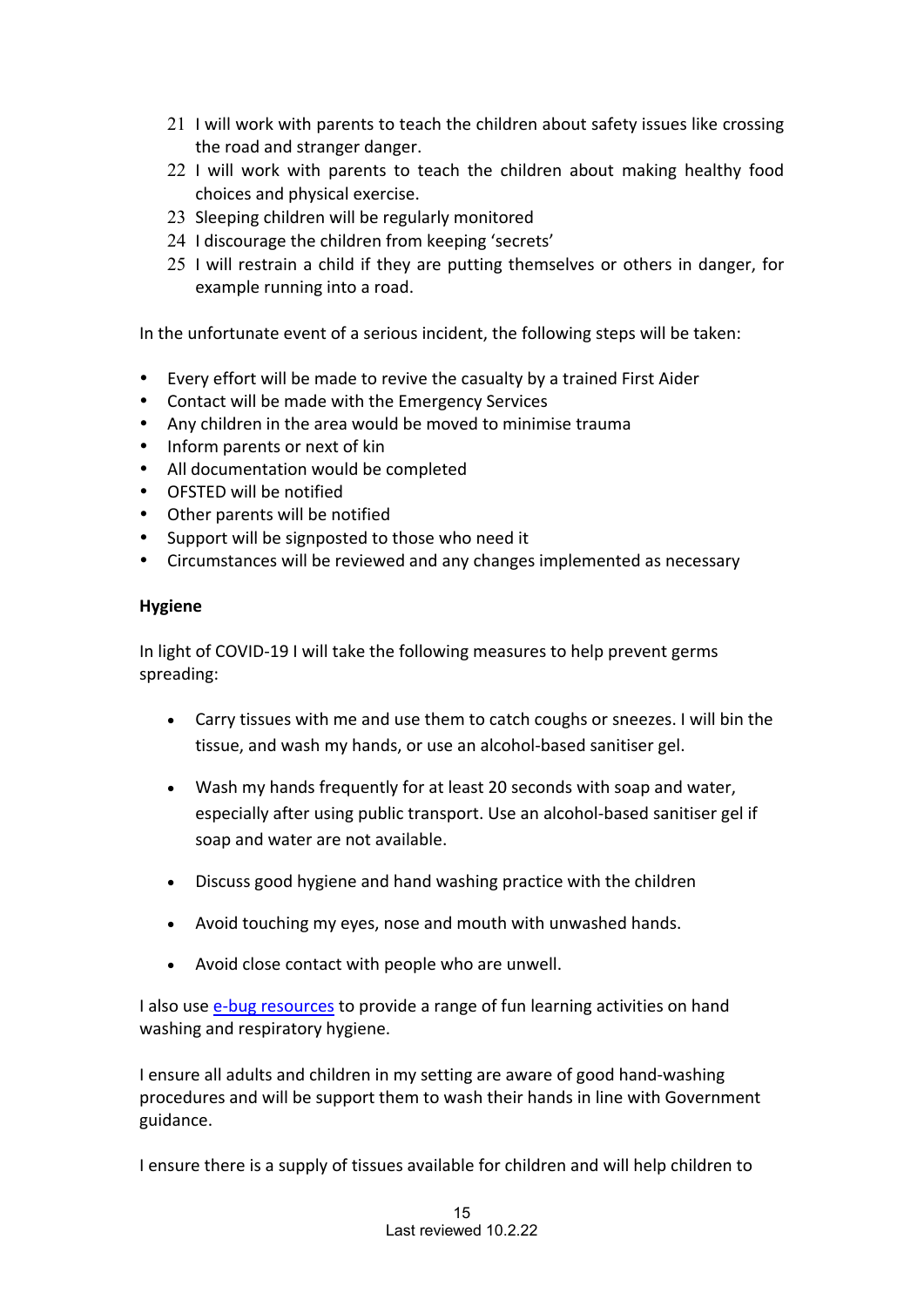learn how to catch their sneezes and coughs.

Personal protective equipment will be used for intimate care needs e.g nappy changing or if a child becomes unwell with symptoms of coronavirus while in the setting (in accordance with relevant Government guidance).

I ensure that any animals on the premises are safe to be around children and do not pose a health risk. I ensure that litter trays and pet food dishes are kept away from children.

#### **Illness**

In light of COVID‐19, I will be asking parents/carers to provide regular updates on the health of their family/household in order to protect others that are using my service and my own family. I will share updates about my own family's health. I will expect all parents/carers to take necessary steps and follow Government guidance to prevent the spread of the disease, for example complying with current guidance about who you can meet up with and appropriate social distancing. In addition I will comply with this guidance to ensure the safety of my own family and those that access my childcare service. Failure to comply with Government guidance may result in termination of the contract.

# **Sick Children ‐ COVID‐19**

If a child becomes unwell with a new, continuous cough, loss or change in sense of taster or smell, or a high temperature they must be collected and parents will be advised to follow the COVID‐19: guidance for households with possible coronavirus infection guidance.

If a child is awaiting collection, I will move them to an area which is at least 2 metres away from other people and fully ventilate the room.

If they need to go to the bathroom while waiting to be collected, the bathroom will be cleaned and disinfected using standard cleaning products before being used by anyone else.

I will wear appropriate PPE when caring for the child while they await collection if a distance of 2 metres cannot be maintained (such as for a very young child or a child with complex needs).

If a member of staff has helped someone who was unwell with a new, continuous cough, loss or change in sense of taster or smell, or a high temperature, they do not need to go home unless they develop symptoms themselves (and in which case, a test is available) or the child subsequently tests positive. They will wash their hands thoroughly for at least 20 seconds after any contact with someone who is unwell and the affected area will be cleaned with normal household disinfectant.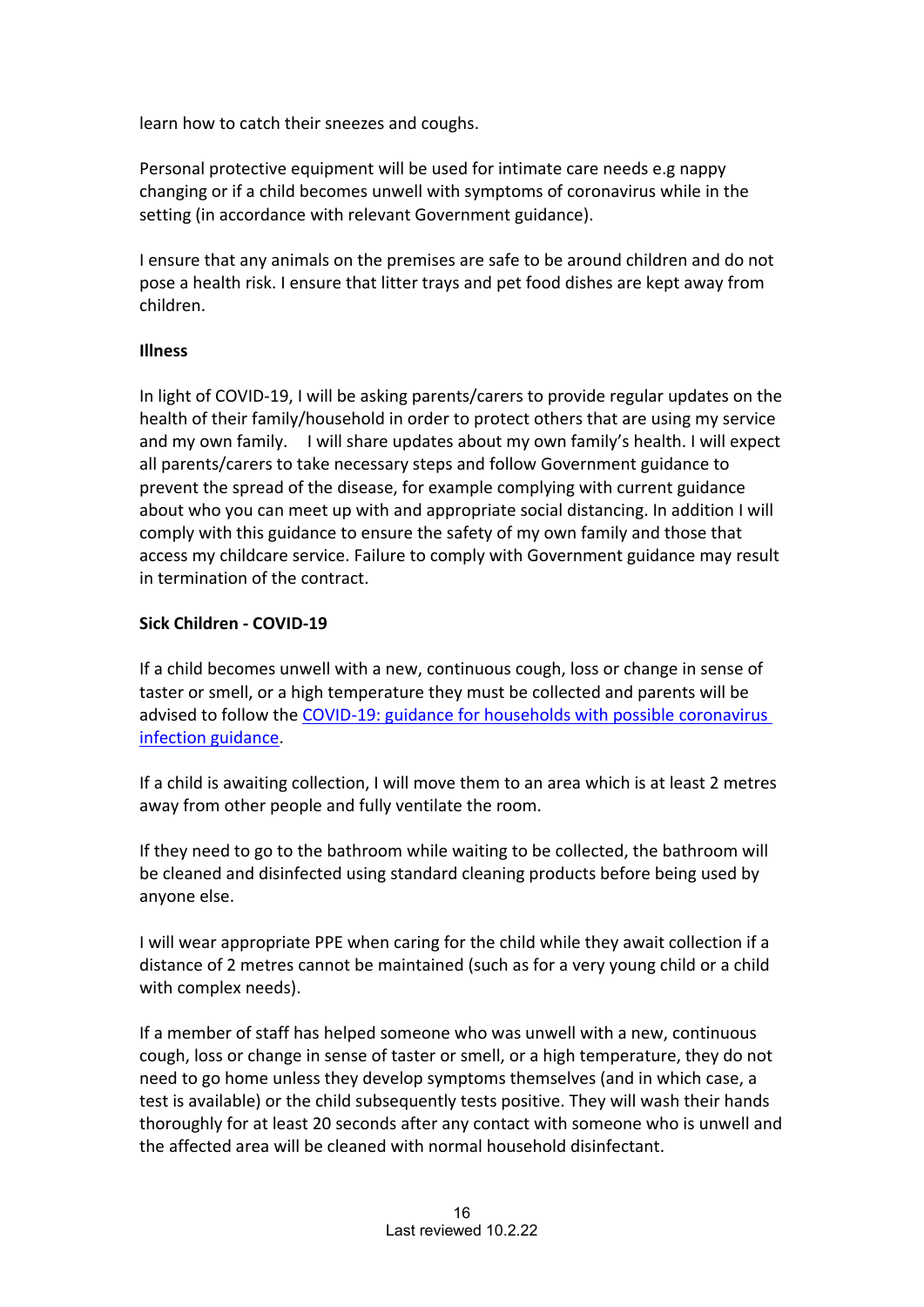Should I or any family member develop symptoms of coronavirus I will get tested, self-isolate for 14 days and fellow household members will self-isolate for 14 days. In this circumstance, no fees will be charged for any period that I have to close my setting and I will help you find alternative childcare if required.

All staff and children who attend my setting will be able to access a test if they display symptoms of coronavirus and are encouraged to get tested in this scenario. Where a child tests negative, they can return to my setting and their household members can end their self‐isolation in accordance with government guidance. Where a child, or staff member tests positive for COVID‐19, the other children within my setting will be sent home and advised to self‐isolate for 14 days. The other household members of these families do not need to self‐isolate unless their child subsequently develops symptoms. As with any other illness of a child needing to be kept away from the setting, a fee is payable for the sessions missed during self‐isolation.

# **Other illness**

In the event of any children falling ill whilst in my care the parents will be contacted and arrangements made for the child/children to be collected. This is because as a childminder I cannot be expected to look after a sick child whilst taking care of other children. A fee is still payable for that day.

If a child is sick before a scheduled session then parents must make alternative arrangements for the child to be looked after. A fee is still payable for that day.

In the event of my own child's illness all parents will be contacted prior to the scheduled session. If it is decided that the minded children will not attend no fee will be payable.

In the event that I am unwell all parents will be contacted prior to the session. Alternative arrangements will have to be made. No fee will be payable.

The ease at which communicable disease's can be transmitted to others necessitates that in order to minimise the danger all parents/guardians play an active role in its control. Indeed sneezing, coughing, touching, vomiting and closeness can all be serious avenues of potential cross contamination. Communicable diseases, illnesses, infections, virus's and even head lice know no boundaries.

It must be emphasized that the following sets out the guidelines for exclusion from the setting relative to the commoner infectious diseases. There could be occasions when a child will be excluded as a precautionary measure based upon information received or visual observations. At all times prior discussions will take place with the respective parents. I ask that you always consider keeping your child away from the setting for at least the first 24 hours of feeling unwell.

If I believe a child in my setting is suffering from a disease or illness which requires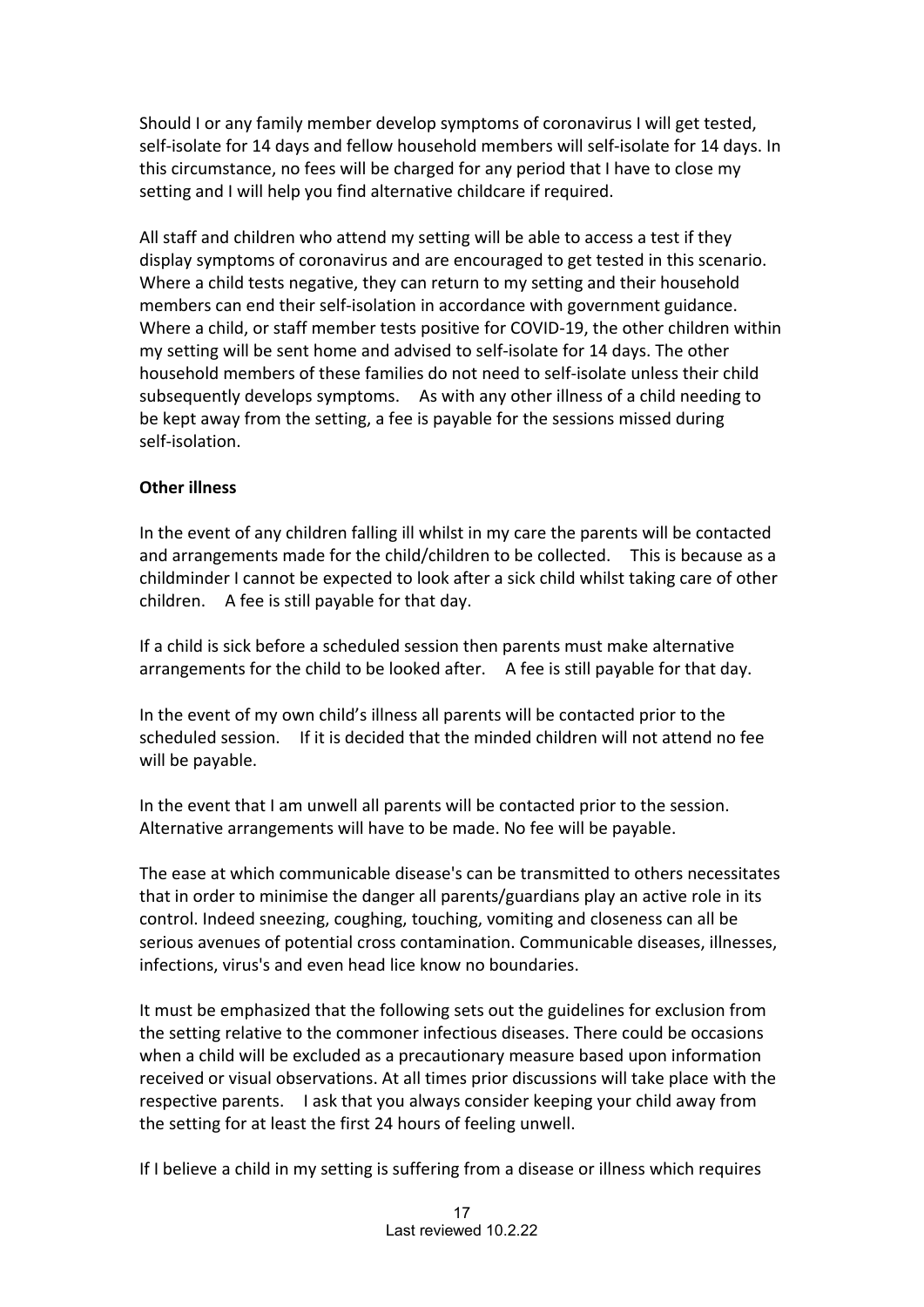notification I will inform the parents/guardians of my concerns and act on advice given by Public Health England (details of which can be found at https://www.gov.uk/government/organisations/public-health-england http:///as to when they will be able to return to my setting. I will also inform Ofsted of any action taken.

| Disease/Illness                                              | <b>Exclusion Period</b>                                                                                                                         |
|--------------------------------------------------------------|-------------------------------------------------------------------------------------------------------------------------------------------------|
| Antibiotics                                                  | First 2 days at home                                                                                                                            |
| Temperature                                                  | If the child is sent home ill, they must be kept away<br>from the setting for 24 hours                                                          |
| Vomiting                                                     | The child should be kept away from the setting for 48<br>hours after the vomiting has stopped                                                   |
| Conjunctivitis                                               | The child should be kept away from the setting<br>until the redness and discharge have gone                                                     |
| Diarrhoea                                                    | The child should be kept away from the setting for<br>48 hours after the diarrhoea has stopped                                                  |
| Chickenpox                                                   | The child must be absent from the setting for a<br>minimum of 7 days from the appearance of the<br>rash                                         |
| Gastroenteritis /food poisoning<br>salmonellosis & dysentery | Until authorised by your Doctor                                                                                                                 |
| Infective hepatitis                                          | The child must be absent for a minimum of 7 days<br>from the onset of jaundice                                                                  |
| <b>Measles</b>                                               | The child must be absent from the setting for a<br>minimum of 5-7 days from the onset of the<br>rash (Notifiable)                               |
| Meningococcal infection                                      | The child must be absent until fully recovered from<br>the illness                                                                              |
| <b>Mumps</b>                                                 | The child must be absent from the setting until all<br>swelling has gone $-$ there is a minimum period of<br>exclusion for 10 days (Notifiable) |
| Pertussis (whooping cough)                                   | The child must be absent for a minimum of 21<br>days from the onset of paroxysmal cough                                                         |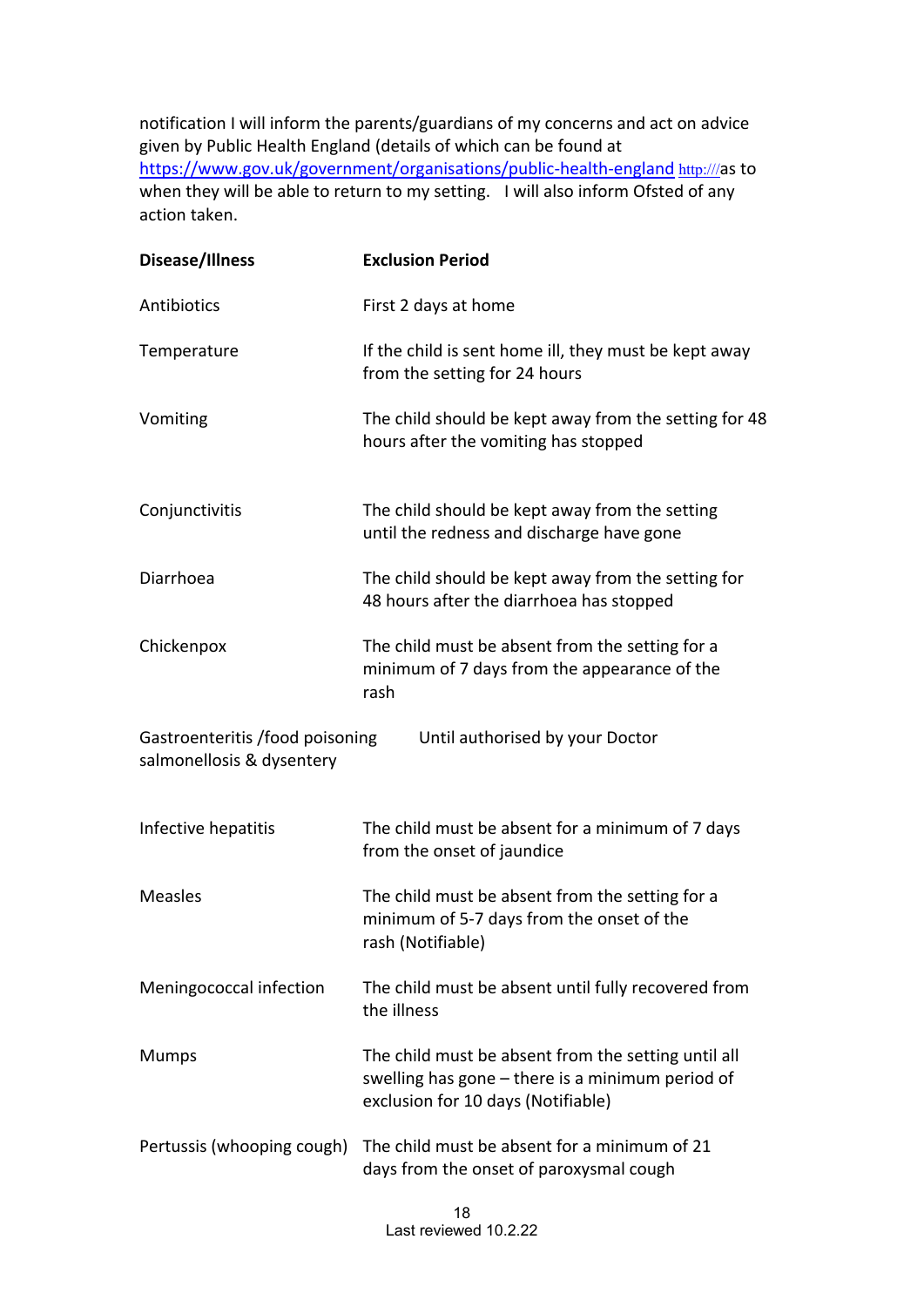### (Notifiable)

| Rubella (German measles)                          | The child must be absent from the setting for a<br>minimum of 4 days from the appearance of the<br>rash |
|---------------------------------------------------|---------------------------------------------------------------------------------------------------------|
| Shingles                                          | The child must be absent from the setting for a<br>minimum of 7 days from the appearance of the rash    |
| Scarlet fever& streptoccal<br>Infection of throat | With appropriate medical treatment, minimum of 3<br>day from start of treatment (Notifiable)            |
| Threadworm                                        | Excluded from the setting until treated                                                                 |
| Tonsillitis                                       | Must be kept away from the setting for a minimum<br>of 48 hours after starting antibiotics              |
| Tuberculosis                                      | Until declared free from infection by your<br>doctor                                                    |
| Typhoid fever                                     | Until declared free from infection by your doctor                                                       |
| Impetigo                                          | Must be kept away until the skin has completely<br>healed                                               |
| Pediculosis                                       | Must be kept away until the appropriate treatment<br>has been given                                     |
| Ringworm of scalp                                 | <b>Excluded until cured</b>                                                                             |
| Ringworm of body                                  | Exclusion not usually required                                                                          |
| <b>Scabies</b>                                    | Excluded until treatment is complete, usually 24 hours                                                  |

I will adopt a professional approach to each incident of illness. As such the period of exclusion will be greatly influenced by the availability of resources, knowledge and the overall care for the other children's health within this setting. However it is important to remember that when a child is ill, they tend to want their parents love and attention.

I am aware that the implementation of the above policy may cause some problems to parents/guardians employment; as such I am committed to assisting whenever and wherever possible to overcome such concerns. It should be noted however that my prime responsibility is to protect all the children I care for.

#### **Lost Child**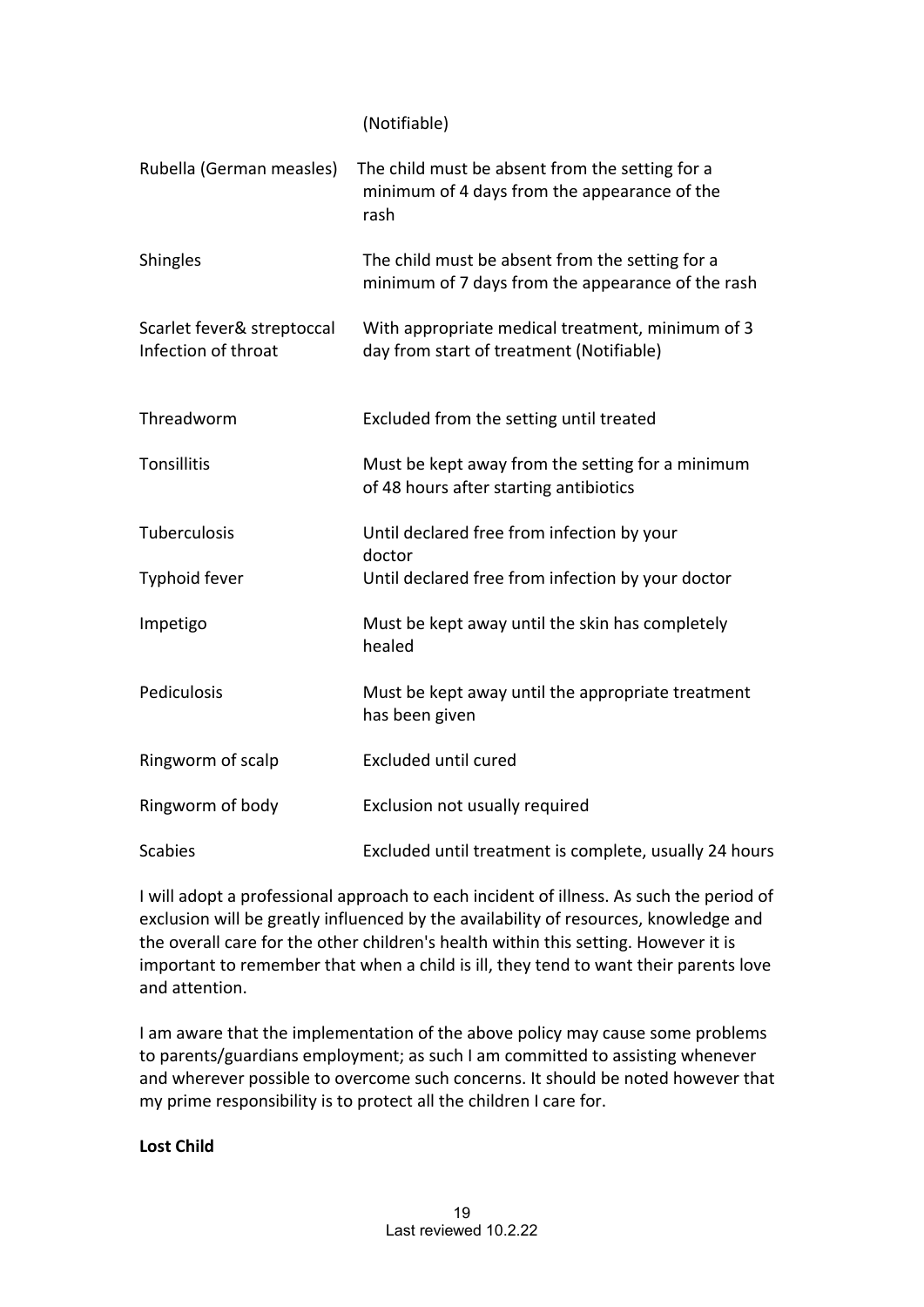I will safely supervise children at all times, especially when we go on outings or trips. I will teach the children about safety when we are out and about.

If a child did go missing, I will do a brief search of the area before contacting the police, parents and Ofsted.

# **Medicines**

I will not usually give your child non‐prescribed medication, such as cough mixture, Calpol or nurofen, teething gel etc, and only if you have signed a parental permission form for me to do so. A new form will be completed for each time this is required.

This permission form will be regularly reviewed to ensure that there are no changes, for example a child may no longer be able to take some medication or may need an additional form.

Even though you may have signed a form, I will still contact you to check that I can administer this medication. This is to protect your child, you and myself. It is vital that you inform me of any medication you may have given your child before they arrive into my care. I need to know what medicine they have had, the dose and time given.

I will ensure that all medication given to me will be stored correctly and I will check that it is still within its expiry date,

If your child requires regular prescribed medication or has acute allergies, please discuss with me as I may not currently be able to accommodate them or may require you to attend to your child when such medication is needed.

If your child needs to take medication prescribed by a doctor, please discuss this with me. I will need you to sign an additional permission form. In some cases a child on antibiotics may be asked not to attend for 2‐3 days in case they react to the medication and to prevent the spread of an infection to others.

All medicine given to me to administer must be in its original bottle/container and not decanted. It must have the manufacturers guidelines on it and if a prescription medication the details from the Doctor/pharmacy.

I will record all medication administered in my book and request a parental signature at the end of each day.

# **Nappy Changing & Potty Training**

I am happy to accept babies and children in nappies. I will need you to provide me with the following:

1. Nappies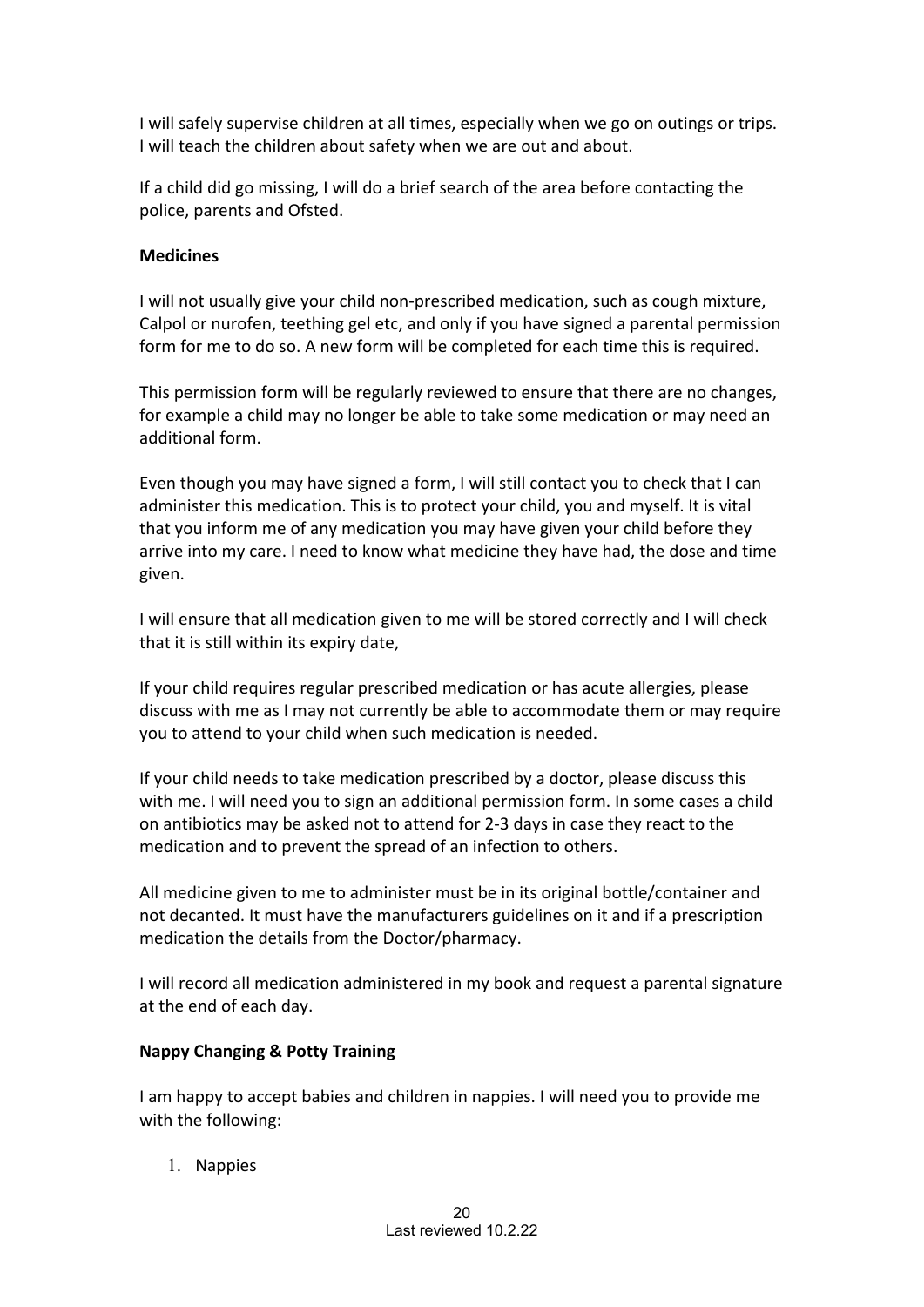- 2. Any cream that you use on your child (and I will ask you to sign for me to apply this)
- 3. Baby wipes

I will provide a changing mat, which will be wiped over with disinfectant between each use and nappy sacks for the disposal of used nappies.

I am happy to take a child in real/cloth nappies. If you are currently not using real nappies but are interested in finding out more please let me know.

I will change your child regularly and immediately if they have soiled a nappy. I believe that changing a nappy should provide lots of opportunity to communicate with your child and as their understanding grows provide time to discuss basic hygiene issues, preparing them for potty training.

When your child starts to show signs that they are becoming aware of their bodily functions I will arrange a convenient time to meet with you and discuss your plans on potty/toilet training your child. It is unusual for a child to be ready to be potty trained much before their second birthday and for some children it can be a lot later. Please do not be concerned if your child shows no signs until they are older. It is very important that we work together to potty train your child and pick a suitable time to do it, when we can both dedicate time. If we start the training and your child is not ready then we can stop and start again when they are. Some children take to potty training overnight for some it is a longer process, the most important thing is that we work together to give your child the support and reassurance they need during this period. I will provide you with daily feedback on how we are progressing with the training. A stretch of quiet time at home to potty train is often the most successful way to get started and I would encourage your child to be consistently dry and clean for at least a week at home before attempting potty training in our setting.

In order to help your child become independent in going to the toilet I can provide the following equipment: Potties Toilet trainer seat Steps for the toilet and the wash basin Books on potty training

Please let me know if you wish to discuss your child's potty training. There are lots of useful websites on the Internet. I found the following one useful: www.pottytrainingtips.com

# **Parent Partnership**

It is very important for your child that we work in partnership. This will give your child continuity of care and thet will not become confused with different standards of behaviour and boundaries.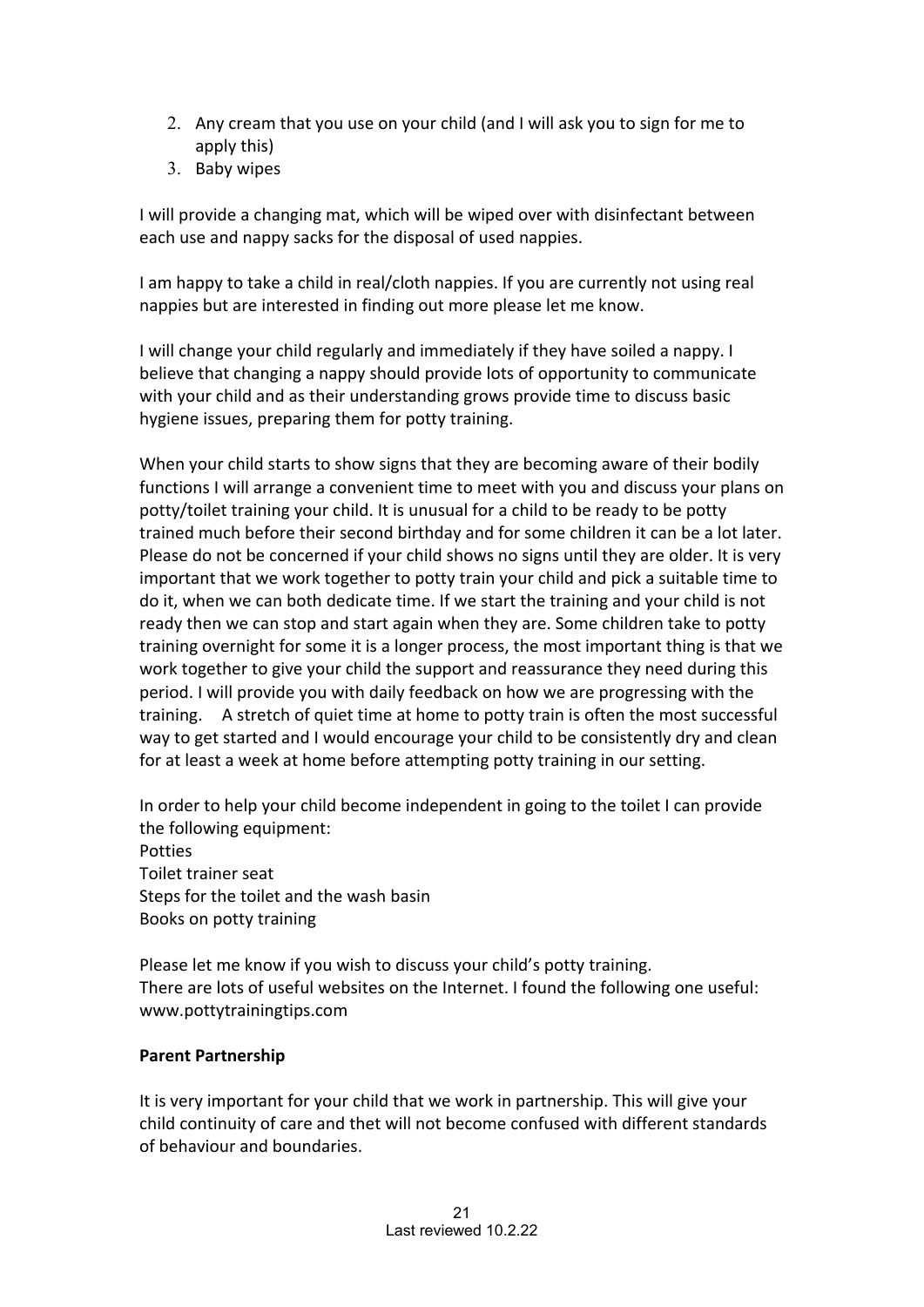As Parents you are the central adults in your child's life and the ones making decisions on their behalf. I will endeavour to work closely with you in order to carry out your wishes for your child wherever I can. It is therefore important that we have an excellent communication system. I appreciate that as a working Parent you will be in a rush to go to work in the mornings and in the evenings you may well be tired and need to go as quickly as possible, so I may use a Parent/Childminder contact book for daily communications if requested. I will complete a page each day that will include what your child has eaten, naps, activities, milestones achieved etc. I would request that you use this book to note down if your child has had a disturb sleep, is not feeling well or any other piece of information that may help me to provide him/her with the best care I can. I am always happy to discuss your child and their care with you at any time that is convenient to us both, whether in person or over the phone.

I would also appreciate it if you could inform me if there are any changes to contact numbers for yourselves, including work and mobile numbers and those of your emergency contacts.

As your child grows and develops issues will crop up that are very important for us to discuss in order that we can work together and your wishes be incorporated into my care routine for your child. These could include weaning, potting training, managing behaviour, starting (pre‐)school etc.

If you wish me to incorporate a special activity into my routine, perhaps a festival or religious holiday that you celebrate please let me know.

If I have any concerns about your child's behaviour, development, eating etc I will share them with you and if necessary work with you to seek support from outside agencies.

If you have any concerns or issues regarding the care I am providing for your child please do let me know. Often a concern is a simple misunderstanding that can easily be resolved.

I am very much looking forward to working in partnership with you to care for your child.

# **Payment Policy**

Once you have decided to use my service and sign the contract I ask for a deposit of 1 week's fees, this will be deducted from the first normal week the contract starts ‐ if the contract is due to start within one month. If you wish me to hold a place for you longer than one month, then I ask for half fees from the signing of the contract until the commencement of the contract if it stops me offering another child a place (see Reserved Places below). This is not applicable to those in receipt of Early Years Entitlement.